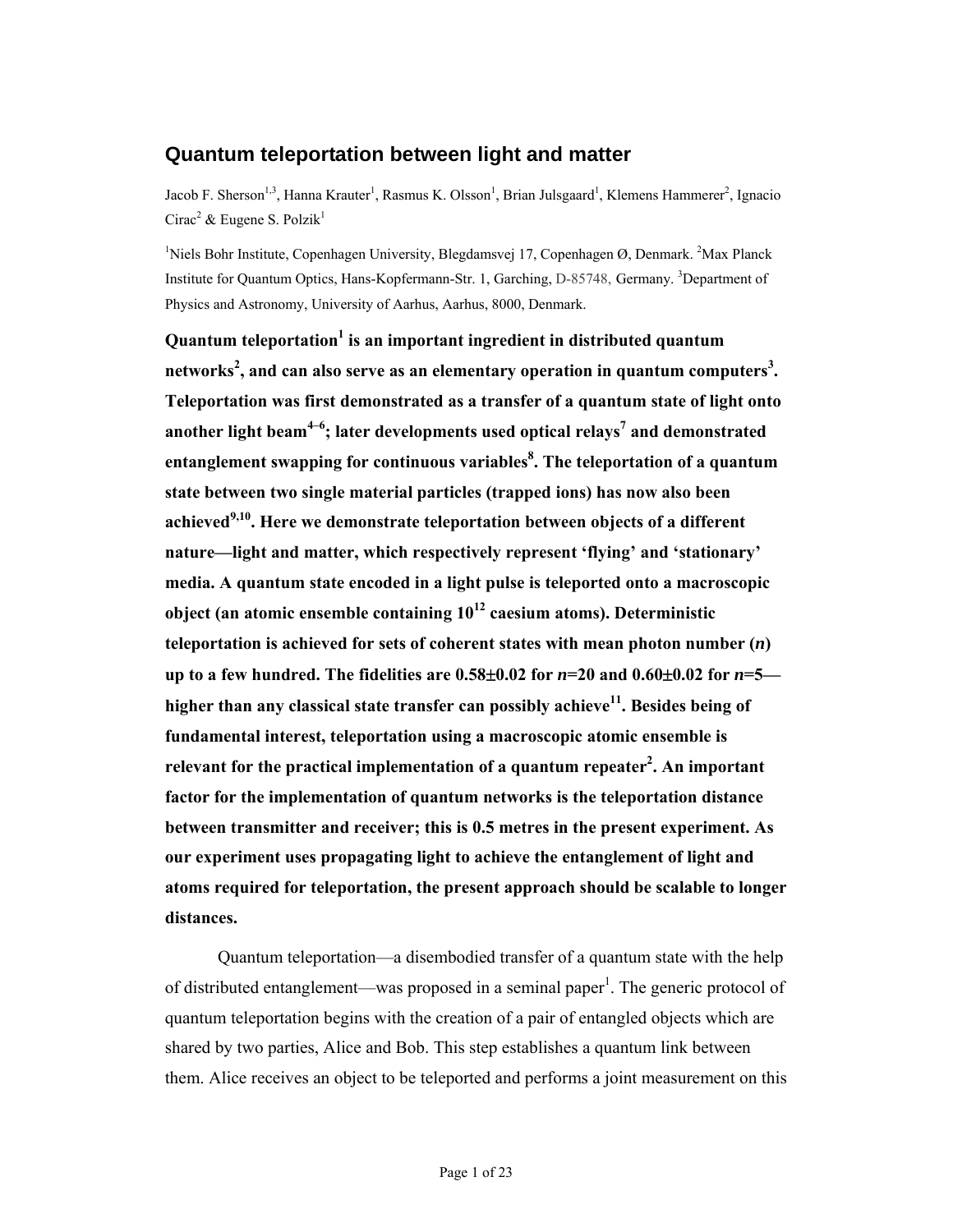object and her entangled object (a Bell measurement). The result of this measurement is communicated via a classical communication channel to Bob, who uses it to perform local operations on his entangled object, thus completing the process of teleportation.

In our experiment, a pair of entangled objects is created by sending a strong 'in' pulse of light (shown on the left in Fig. 1) through an atomic sample at Bob's location. As a result of the interaction between the light and the atoms the transmitted 'out' light received by Alice's and Bob's atoms become entangled. On Alice's site the entangled pulse is mixed with the pulse to be teleported on a 50/50 beamsplitter (BS in Fig. 1). A Bell measurement in the form of homodyne measurements of the optical fields in the two output ports of the BS is carried out and the results are transferred to Bob as classical photocurrents. Bob performs spin rotations on the atoms to complete the teleportation protocol. Finally, the state of the atoms is analysed to confirm that the teleportation has been successful.

The experiment follows a recent proposal for light-to-atoms teleportation<sup>12</sup> using multimode entanglement of light with an atomic ensemble placed in a magnetic field. We describe teleportation in the language of dimensionless canonical variables<sup>13</sup>; this provides a common description for light and atoms, and allows for a complete tomographic characterization of the states.

The atomic object is a spin-polarized gas sample of approximately  $N_{at} = 10^{12}$  caesium atoms in a  $25 \times 25 \times 25$  mm paraffin-coated glass cell at around room temperature<sup>14–18</sup> placed in a homogeneous magnetic field  $(B)$ . Atoms are initially prepared in a coherent spin state by a 4-ms circularly polarized optical pumping pulse propagating along the direction of the magnetic field, into the sublevel  $F = 4$ ,  $m_F = 4$ (Fig. 1) of the ground state with the collective ensemble angular momentum  $\langle \hat{J}_x \rangle = J_x = 4 N_{\text{atoms}}$ , and the transverse projections with minimal quantum uncertainties,  $\langle \delta J_y^2 \rangle = \langle \delta J_z^2 \rangle = \frac{1}{2} J_x$ . Changing to the frame rotating at the Larmor frequency  $\Omega$  and introducing the canonical variables for the collective transverse atomic spin components<sup>12</sup>, we obtain  $\hat{X}_A = \hat{J}_y^{\text{rot}} / \sqrt{J_x}$ ,  $\hat{P}_A = \hat{J}_z^{\text{rot}} / \sqrt{J_x}$  which obey the canonical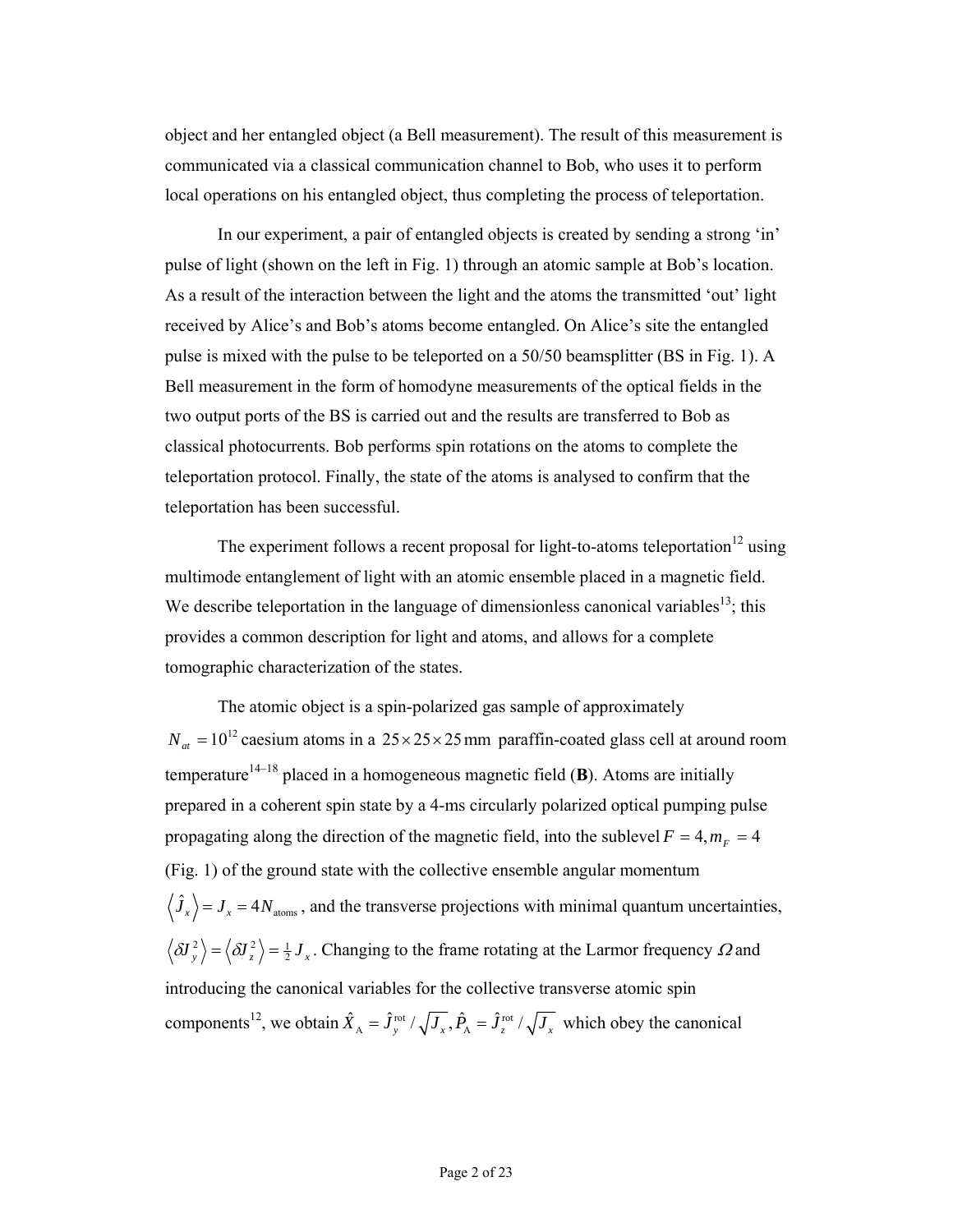commutation relation  $\left[ \hat{X}_A, \hat{P}_A \right] = i$  provided that  $J_x >> \sqrt{\langle \delta J_{y,z}^2 \rangle}, \langle J_{y,z} \rangle$ . Here  $\hat{X}_A$ and  $\hat{P}_{\scriptscriptstyle{A}}$  are the recipient operators in the teleportation protocol.

The light to be teleported, and the 'in' and 'out' modes (Fig. 1), are described by single mode canonical operators<sup>6,12</sup>  $\hat{Y}, \hat{Q}$ , and  $\hat{y}^{\text{in}}$ ,  $\hat{q}^{\text{in}}$  and  $\hat{y}^{\text{out}}$ ,  $\hat{q}^{\text{out}}$ , respectively. These operators obeying  $|\hat{Y}, \hat{Q}| = [\hat{y}, \hat{q}] = i$  are quantum analogues of the amplitude and phase of light in classical physics, or, more precisely, of the classical quadrature phase amplitudes *y, q* in the decomposition of the electric field of light with the frequency  $\omega$ as  $E \propto y \cos \omega t + q \sin \omega t$  (see Methods for exact definitions). Two non-commuting variables in quantum mechanics cannot be measured without distortion. The challenge of teleportation thus consists of a faithful transfer of these not simultaneously measurable operators,  $\hat{Y}, \hat{Q}$ , onto atomic operators  $\hat{X}_A$  and  $\hat{P}_A$ . The Raman-type interaction (see Fig. 1 inset) couples the quantum  $\omega + \Omega$  sideband of the 'in' field to the Zeeman sublevels separated by the frequency  $\Omega = 322 \text{ kHz}$ . Therefore we introduce the cos  $\Omega t$ , sin  $\Omega t$  components of the light operators  $\hat{Y}_{\text{c,s}}, \hat{Q}_{\text{c,s}}$  and  $\hat{y}_{\text{c,s}}, \hat{q}_{\text{c,s}}$  (see Methods). Canonical operators for the upper sideband mode  $\hat{Y}, \hat{Q}$  can be expressed<sup>12</sup> via measurable  $\sin(\Omega t)$  and  $\cos(\Omega t)$  components,  $\hat{Y}_s$ ,  $\hat{Q}_s$ ,  $\hat{Y}_c$ ,  $\hat{Q}_c$ , as  $\hat{Y} = \frac{1}{\sqrt{2}} (\hat{Y}_s + \hat{Q}_c), \hat{Q} = -\frac{1}{\sqrt{2}} (\hat{Y}_c - \hat{Q}_s).$ 

We first describe generation of entanglement between light and atoms. The 'in' strong pulse is y-polarized, hence its x-polarized mode  $\hat{y}^{\text{in}}$ ,  $\hat{q}^{\text{in}}$  is in a vacuum state. After interaction with atoms<sup>12</sup>, the *x*-polarized 'out' mode operators  $\hat{y}^{\text{out}}$ ,  $\hat{q}^{\text{out}}$  are given by:

$$
\hat{y}_{c}^{\text{out}} = \left\{ \hat{y}_{c}^{\text{in}} + \frac{\kappa^{2}}{4} \hat{q}_{s}^{\text{in}} + \frac{\kappa^{2}}{4\sqrt{3}} v_{s} \right\} + \frac{\kappa}{\sqrt{2}} \hat{P}_{A}^{\text{in}}, \qquad \hat{q}_{s,c}^{\text{out}} = \hat{q}_{s,c}^{\text{in}}
$$
\n
$$
\hat{y}_{s}^{\text{out}} = \left\{ \hat{y}_{s}^{\text{in}} - \frac{\kappa^{2}}{4} \hat{q}_{c}^{\text{in}} - \frac{\kappa^{2}}{4\sqrt{3}} v_{c} \right\} - \frac{\kappa}{\sqrt{2}} \hat{X}_{A}^{\text{in}} \qquad (1)
$$

The terms in curly brackets in the equations for  $\hat{v}$  represent vacuum contributions coming from different orthogonal modes of the 'in' pulse where the canonical operators  $v_{s,c}$  represent vacuum temporal higher order canonical modes<sup>12</sup>. The terms containing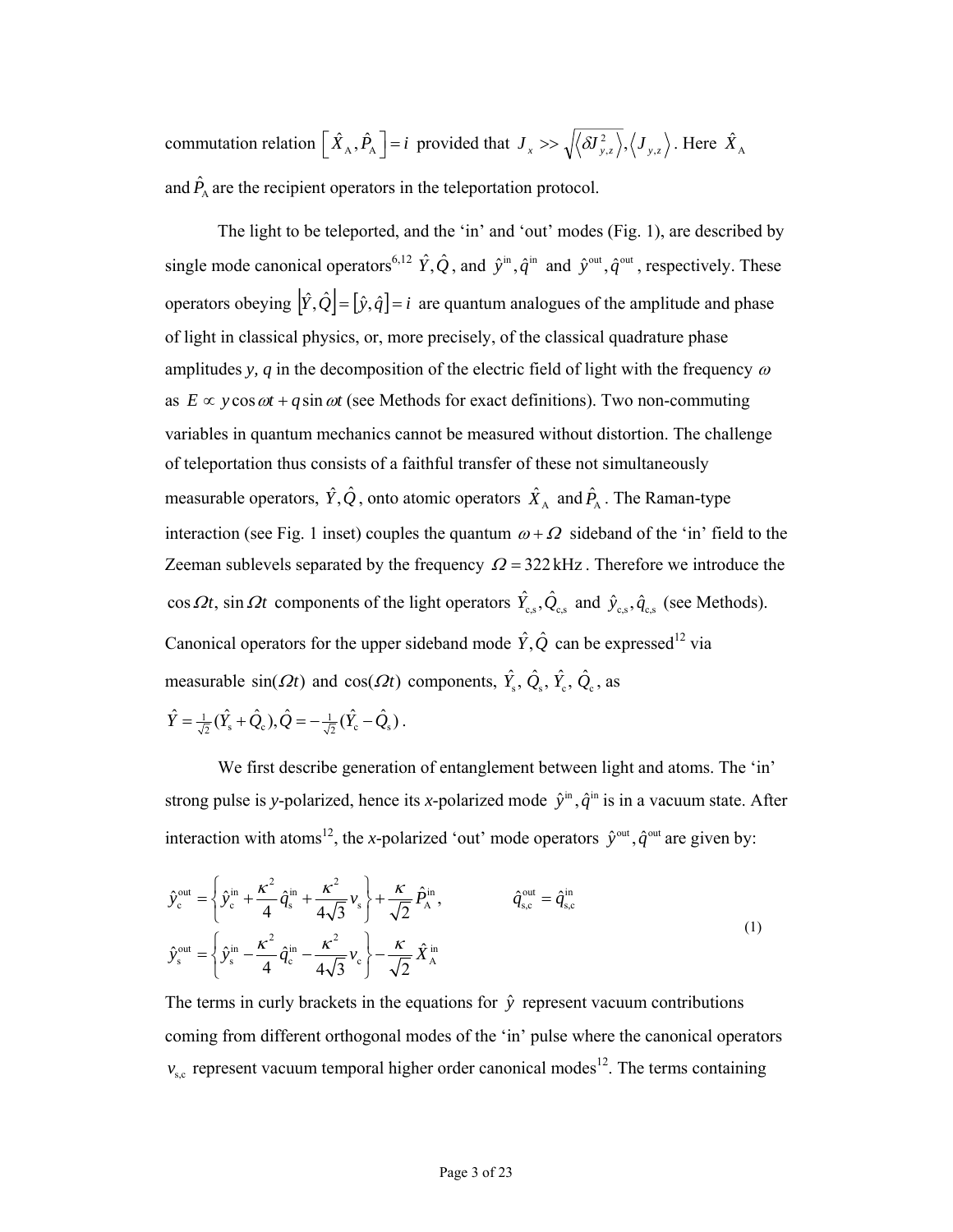$\hat{P}_{A}^{in}$  and  $\hat{X}_{A}^{in}$  describe the imprint of the atomic state on the light via coherent forward scattering from the atomic ensemble, or, in other words, polarization rotation due to the Faraday effect<sup>14,15</sup>. The atomic spin operators are transformed by the interaction with light as follows<sup>12</sup>:

$$
\hat{X}_{\mathbf{A}}^{\text{out}} = \hat{X}_{\mathbf{A}}^{\text{in}} + \frac{\kappa}{\sqrt{2}} \hat{q}_{\mathbf{c}}^{\text{in}}, \quad \hat{P}_{\mathbf{A}}^{\text{out}} = \hat{P}_{\mathbf{A}}^{\text{in}} + \frac{\kappa}{\sqrt{2}} \hat{q}_{\mathbf{s}}^{\text{in}} \tag{2}
$$

The second terms in equation (2) describe the imprint of the light state onto atoms via the dynamic Stark effect<sup>14</sup>.

The atoms–light entanglement described by equations (1) and (2) is very close<sup>12</sup>, under our experimental conditions, to the Einstein–Podolsky–Rosen entanglement optimal for quantum teleportation. The light–atoms coupling constant  $\kappa = a_1 \sqrt{N_{ph} N_{at} F} \sigma F / A \Delta \propto \alpha_0$  has been discussed in detail previously<sup>12,14–18</sup>. (Here  $\sigma$ is the dipole cross-section<sup>18</sup>,  $a_1$  is the vector polarizability<sup>18</sup>,  $\Gamma = 2.6MHz$  is the natural linewidth (HWHM) of the transition,  $N_{ph} = 4 \times 10^{13}$  is the number of the *y*-polarized photons in the strong pulse,  $\Delta = 825 \text{ MHz}$  is the blue detuning of light from the atomic resonance, and  $A = 4.8$ *cm*<sup>2</sup> is the cross-section of the atomic sample. As in our previous experiments with the atoms–light quantum interface, strong coupling with the atomic ensemble is achieved in the region of a high resonant optical depth  $\alpha_0$ . In the experiment we choose a nearly optimal value<sup>12</sup> of  $\kappa \approx 1$  by changing  $\alpha_0 \propto N_{\text{at}}$  with the temperature of the vapour. Note that another condition for strong coherent coupling is a very high  $N_{ph}$  in the *y*-polarized mode.

At Alice's location (Fig. 1), the 'out' pulse is mixed on BS with the object of teleportation—a few-photon *x*-polarized coherent pulse with frequency  $\omega + \Omega$ generated by an electro-optical modulator (EOM). A Bell measurement of canonical variables<sup>6,12,13</sup> is performed by two sets of polarization homodyne detectors in the two output ports of BS (Fig. 1). Homodyne detection followed by the normalization to the vacuum (shot) noise of light $6$  is a standard method for measuring canonical variables of light. In our experiment, the strong *y*-polarized pulse, besides driving the entangling interaction, also plays the role of a local oscillator for the homodyne detection. The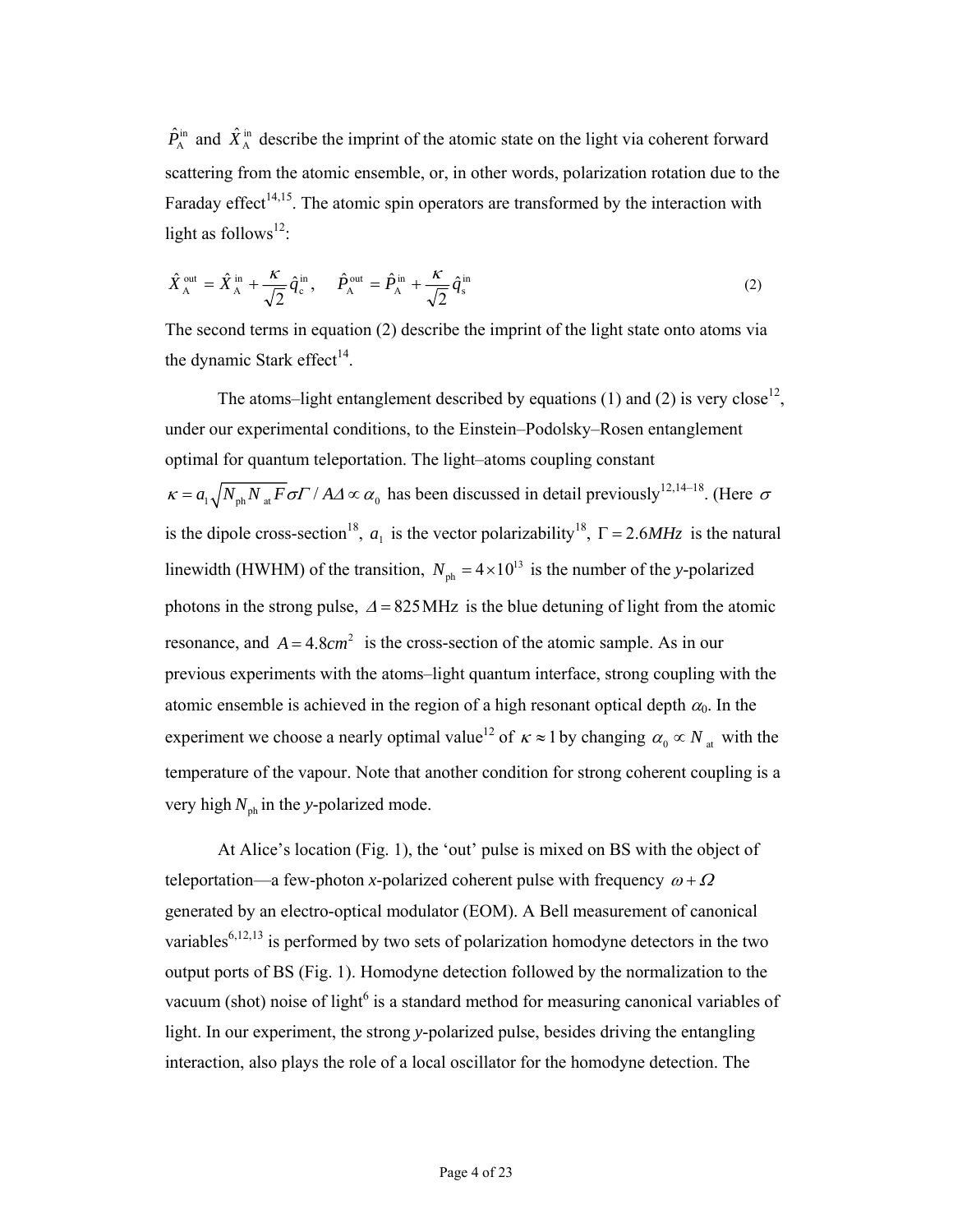variables in phase with the strong pulse  $\hat{y}_{c,s} = \frac{1}{\sqrt{2}} (\hat{y}_{c,s}^{\text{out}} + \hat{Y}_{c,s})$  are measured via a measurement of the Stokes parameter  $\hat{S}_2$  in one output of BS, whereas the out-of-phase components  $\hat{q}_{c,s} = \frac{1}{\sqrt{2}} (\hat{q}_{c,s}^{\text{out}} - \hat{Q}_{c,s})$  are measured via the Stokes parameter  $\hat{S}_3$  in the other arm (see Methods). The  $sin(\Omega t)$  and  $cos(\Omega t)$  components are measured by processing photocurrents with lock-in amplifiers. The Bell measurement of operators  $\hat{y}_{c,s}$  and  $\hat{q}_{c,s}$ yields four results,  $y_{\rm c,s}$  and  $q_{\rm c,s}$ . Operationally, these values are properly normalized integrals of corresponding photocurrents over the pulse duration (see Methods). As shown in Fig. 1, the photocurrents are combined to yield two feedback signals proportional to  $y_s - q_c$  and  $y_c + q_s$  which are sent from Alice to Bob. Auxiliary magnetic field pulses<sup>14,17</sup> with frequency  $\Omega$  and amplitudes proportional to the feedback signals are applied to the atoms, so that the collective atomic spin variables at Bob's site are shifted to become:

$$
\hat{X}_{\mathcal{A}}^{\text{tele}} = \hat{X}_{\mathcal{A}}^{\text{out}} + g_X(y_s - q_c) = \hat{X}_{\mathcal{A}}^{\text{out}} + \frac{1}{\sqrt{2}} g_X(\hat{y}_{\mathcal{S}}^{\text{out}} - \hat{q}_c^{\text{out}}) + g_X \hat{Y}
$$
\n
$$
\hat{P}_{\mathcal{A}}^{\text{tele}} = \hat{P}_{\mathcal{A}}^{\text{out}} - g_P(y_c + q_s) = \hat{P}_{\mathcal{A}}^{\text{out}} - \frac{1}{\sqrt{2}} g_P(\hat{y}_{\mathcal{C}}^{\text{out}} + \hat{q}_s^{\text{out}}) + g_P \hat{Q}
$$
\n(3)

where  $g_{X,P}$  are the feedback gains. This step completes the teleportation protocol, as the light operators  $\hat{Y}, \hat{Q}$  are now transferred onto atomic operators  $\hat{X}_{A}^{\text{tele}}$ ,  $\hat{P}_{A}^{\text{tele}}$ , and all other terms in equation (3) can be made small with a suitable choice of  $\kappa$  and  $g$ .

To prove that we have performed the quantum teleportation, we determine the fidelity of the teleportation. Towards this end, we send a second—verifying—strong pulse of *y*-polarized light through the atomic ensemble after the teleportation is completed. From this measurement we reconstruct the atomic operators  $\hat{X}_{A}^{\text{tele}}$  and  $\hat{P}_{A}^{\text{tele}}$ . The fidelity is the overlap of the input state and the teleported state averaged over the input state distribution<sup>12,14,17</sup>. The classical benchmark fidelity which has to be exceeded in order to claim the success of quantum teleportation is known<sup>11</sup> for a gaussian distribution of coherent states with the width corresponding to the mean photon number  $\langle n \rangle$  centred at zero. The experimental fidelity for such distribution can be found as<sup>6,18</sup>:

$$
F_n = \frac{2}{\sqrt{(2\langle n\rangle(1 - g_x)^2 + 1 + 2\sigma_x^2)(2\langle n\rangle(1 - g_p)^2 + 1 + 2\sigma_p^2)}}
$$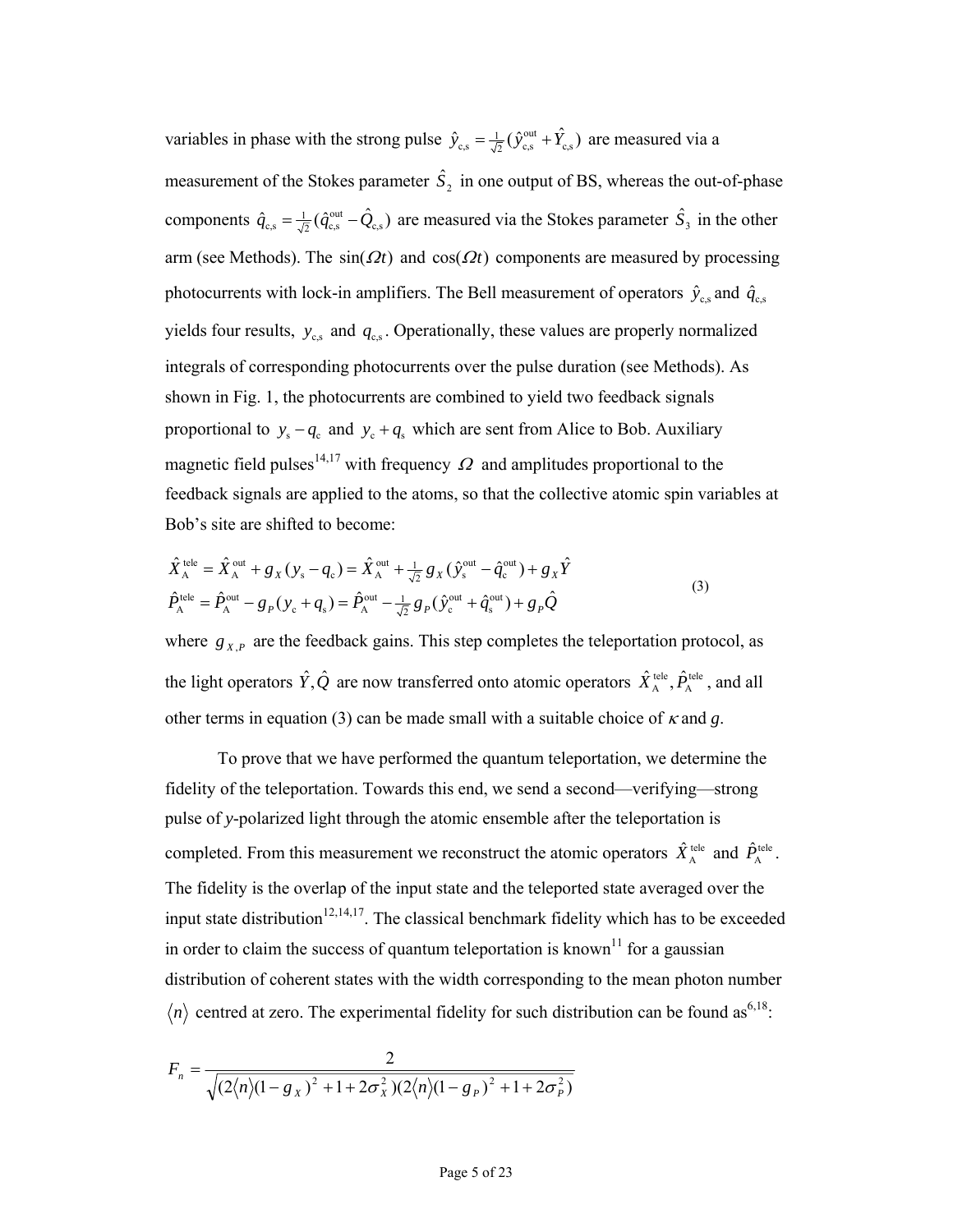The gains are defined from the mean values of atomic and light operators:

 $\overline{X}_{A}^{\text{tele}} = g_{X} \overline{Y}, \overline{P}_{A}^{\text{tele}} = g_{P} \overline{Q}$ .  $\sigma_{X}^{2}, \sigma_{P}^{2}$  are the variances for the final gaussian state of the atoms.

The mean values for the input light operators are determined from the results of the Bell measurement:  $\overline{y}_s - \overline{q}_s = \overline{Y}$  and  $\overline{y}_s + \overline{q}_s = \overline{Q}$ . The mean values and the variances of the atomic operators are determined from the verifying pulse measurements. Using equations (1) and (3) and the input–output beamsplitter relations<sup>12</sup>, we can link the measurement of the verifying pulse on the  $S<sub>2</sub>$  detector to the atomic mean values:

$$
\overline{y}_{c}^{\text{ver}} = \frac{\kappa}{2} \overline{P}_{A}^{\text{tele}} = \frac{g_{P} \kappa}{2} \overline{Q}, \ \overline{y}_{s}^{\text{ver}} = \frac{\kappa}{2} \overline{X}_{A}^{\text{tele}} = \frac{g_{X} \kappa}{2} \overline{Y}.
$$
 Using these expressions, we can calibrate  $g_{X,P}$ , as shown in Fig. 2a where  $\hat{y}_{c}^{\text{ver}}$  is plotted as a function of  $\hat{Q}$ , as the value of  $\kappa = 0.93$  is determined independently from the projection noise measurement (see Methods). From the linear fit to this distribution we find  $g_{P}$ , which can then be tuned to a desired value electronically. Results plotted in Fig. 2a along with similar results for the other operator  $\overline{y}_{s}(\overline{Y})$  present the proof of the successful classical transfer of the mean values of the quantum mechanical operators  $\hat{Y}, \hat{Q}$  of light onto atomic

operators.

To verify the success of the quantum teleportation, we have to determine the variances of the two atomic operators which now contain the teleported input light operators. Figure 2b shows an example of results  $\hat{y}_c^{\text{ver}}, \hat{y}_s^{\text{ver}}$  for 250 teleportation runs for a fixed input state. Making use of equation (1) and the beamsplitter relations, we can directly find the atomic state variances from Var $\{\hat{y}_{s(c)}\}$  of such distribution as

$$
\sigma_{X(P)}^2 = \frac{4}{\kappa^2} \left[ \text{Var} \{ \hat{y}_{s(c)} \} - \frac{\kappa^4}{48} - \frac{1}{2} \right].
$$
 The final values of  $\sigma_X^2$ ,  $\sigma_P^2$  for a coherent state with a varied phase and a given  $\bar{n}$  are found as averages over 10,000 points (that is, 40 runs like in Fig. 2b). For example, for  $\bar{n} = 5$  we find  $\sigma_{X(P)}^2 = 1.20(1.12)$  taken at gains 0.96 and 0.95 respectively. The results of  $\sigma_{X,P}^2(g_{X,P})$  for a range of photon numbers  $\bar{n} = 0$  (vacuum),  $\bar{n} = 5$ , 20,45,180,500 at various gains are summarized in a figure in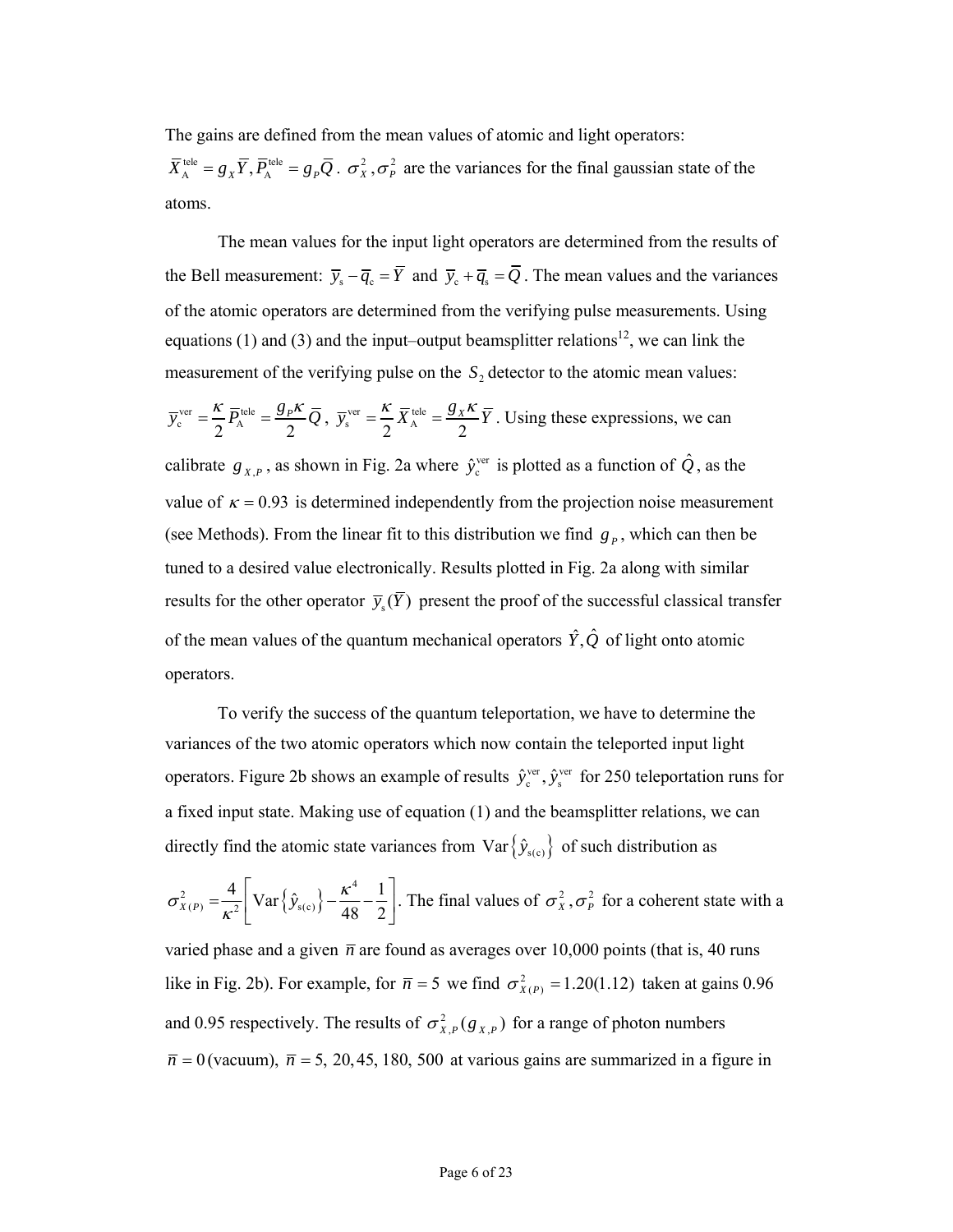the Supplementary Methods. From this we obtain  $\sigma_{X,P}^2(g_{X,P})$ , which can be inserted into the fidelity expression. For a given width of the gaussian distribution of coherent states we find the values of  $g_X$ ,  $g_p$ , and the corresponding  $\sigma_{X,p}^2(g_{X,p})$  which maximize the fidelity. We obtain the following fidelities for distributions with a width  $\langle n \rangle = 2, 5, 10, 20, 200$ :  $F_2 = 0.64 \pm 0.02$ ;  $F_5 = 0.60 \pm 0.02$ ;  $F_{10} = 0.59 \pm 0.02$ ;  $F_{20} = 0.58 \pm 0.02$ ;  $F_{200} = 0.56 \pm 0.03$ . The expression for the classical benchmark fidelity<sup>11</sup>  $F_n^{\text{class}} = \frac{\langle n \rangle + 1}{2\langle n \rangle}$  $n \quad -2\langle n\rangle +1$ *n F*  $=\frac{\langle n \rangle + 1}{2\langle n \rangle + 1}$  gives  $F_2^{\text{class}} = 0.60$ ;  $F_5^{\text{class}} = 0.545$ ;  $F_{10}^{\text{class}} = 0.52$ ;  $F_{20}^{\text{class}} = 0.51$ ;

 $F_{200}^{\text{class}} = 0.50$  (see Supplementary Methods for details on the fidelity calculations). The maximal  $\langle n \rangle$  for successful teleportation is limited by small fluctuations of the classical gain, which for large  $\bar{n}$  lead to large uncontrolled displacements of the teleported state with respect to the input state, and hence to the decrease in the fidelity.

In Fig. 3 we show the tomographically reconstructed teleported state with the mean photon number  $\bar{n} = 5$ . Owing to the gaussian character of the state, the knowledge of the means and the variances of two quadrature phase operators is sufficient for the reconstruction.

Note that the atomic object onto which the teleportation is performed contains hundreds of billions of atoms. However, the number of excitations in the ensemble, of course, corresponds to the number of photons in the initial state of light. Those excitations are coherently distributed over the entire ensemble.

Having demonstrated the teleportation for gaussian states, we now address the applicability of this teleportation protocol to the teleportation of a light qubit, which is relevant for, for example, quantum computing<sup>3</sup>. In the Supplementary Notes we give the derivation of the predicted qubit fidelity,  $F_q$ , based on the performance of our teleportation protocol for coherent states. For experimentally relevant values of losses and decoherence,  $F_q = 0.72$ —higher than the best classical fidelity for a qubit of 0.67 can be predicted. In order to experimentally demonstrate such qubit teleportation, a source generating such a qubit in a temporal, spectral and spatial mode compatible with our atomic target is required. First steps towards generation of an atom-compatible qubit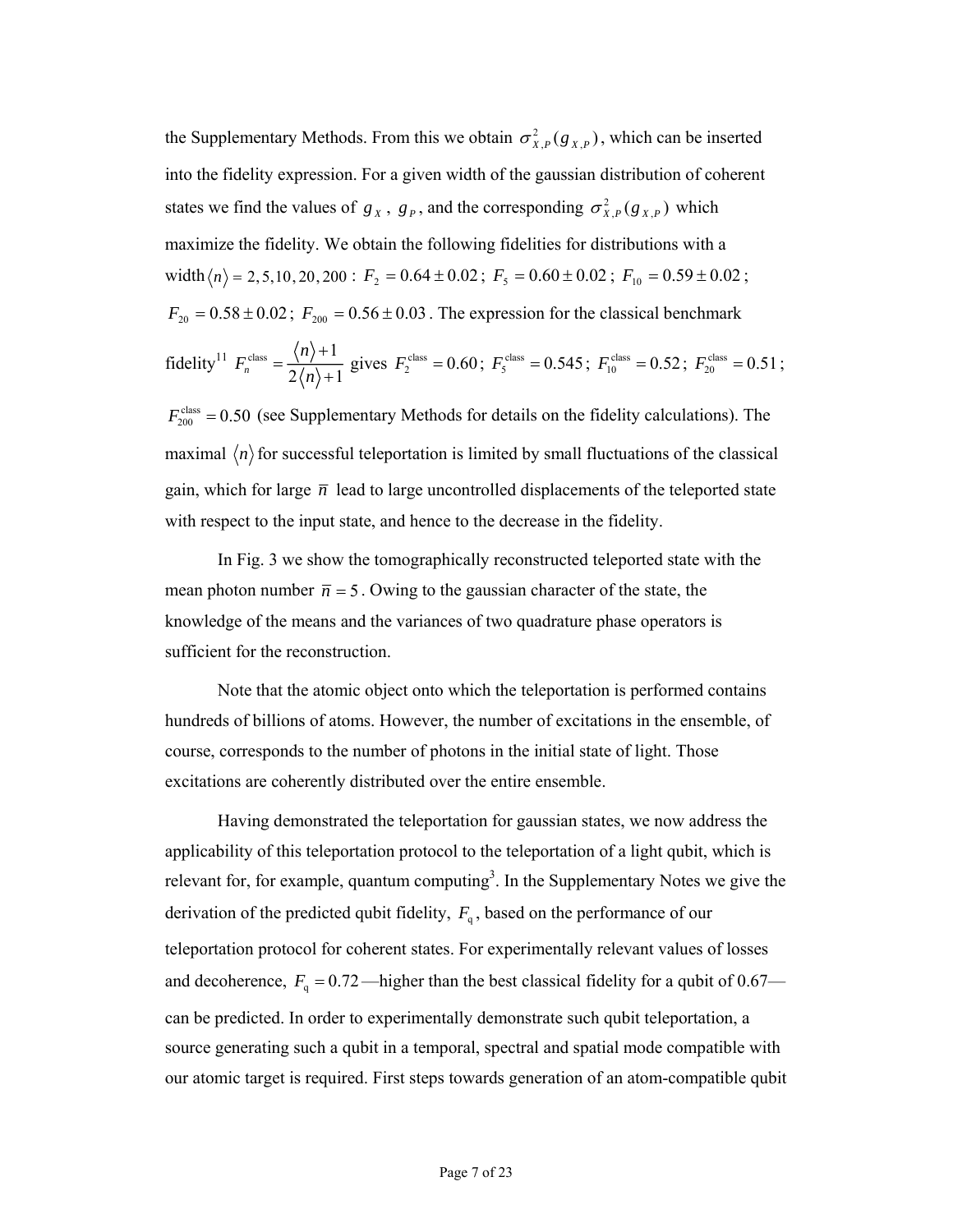state of light have been recently made using atomic ensembles<sup>19–21</sup>, single atoms in a cavity<sup>22,23</sup>, and a photon subtracted squeezed state<sup>24</sup>.

In our experiment, the entanglement generation and the Bell measurement overlap in time because the duration of the strong pulse and the pulse to be teleported is 2 ms, which is much longer than the time it takes light to travel from Alice to Bob. This situation, also the case in some teleportation experiments<sup>6,8</sup>, is different, for example, from the teleportation<sup>7,9,10</sup> in which the entanglement generation and the Bell measurement are separated in time. This feature is not inherent to our teleportation scheme—indeed, in principle, a shorter strong pulse (of higher power) would generate the same entanglement on a timescale short compared to the propagation time, especially if the distance from Alice to Bob is extended to a few kilometres. The teleportation distance can be increased, and is limited only by propagation losses of light and the atomic coherence lifetime. The timing of the entanglement generation and the Bell measurement may be potentially important for future applications.

Further improvement of the present teleportation protocol can be achieved by performing more complex photocurrent processing with the same homodyne set-up. As shown in ref. 12 and in the Supplementary Notes, a fidelity of 0.93 can be achieved if such processing is combined with the use of an experimentally feasible<sup>25</sup> 6 dB squeezed strong pulse.

## **Methods**

### **Calibration and measurement techniques.**

Physically, we perform measurements of the Stokes operators of light by two sets of balanced homodyne detectors (Fig. 1). The measurements on the first pulse represent the generalized Bell measurement. The same measurements on the second (verifying) pulse allow us to determine the teleported atomic state by performing quantum state tomography. The relevant  $cos(\Omega t)$  and  $sin(\Omega t)$  modulation components of the Stokes operators are measured by processing the corresponding photocurrents with lock-in amplifiers. The Stokes operators of interest are  $\hat{S}_2$  (which is the difference between photon fluxes in the modes polarized at  $\pm 45^{\circ}$  to the vertical axis, and  $\hat{S}_3$  (which is the corresponding quantity for the left- and right-hand circular polarizations).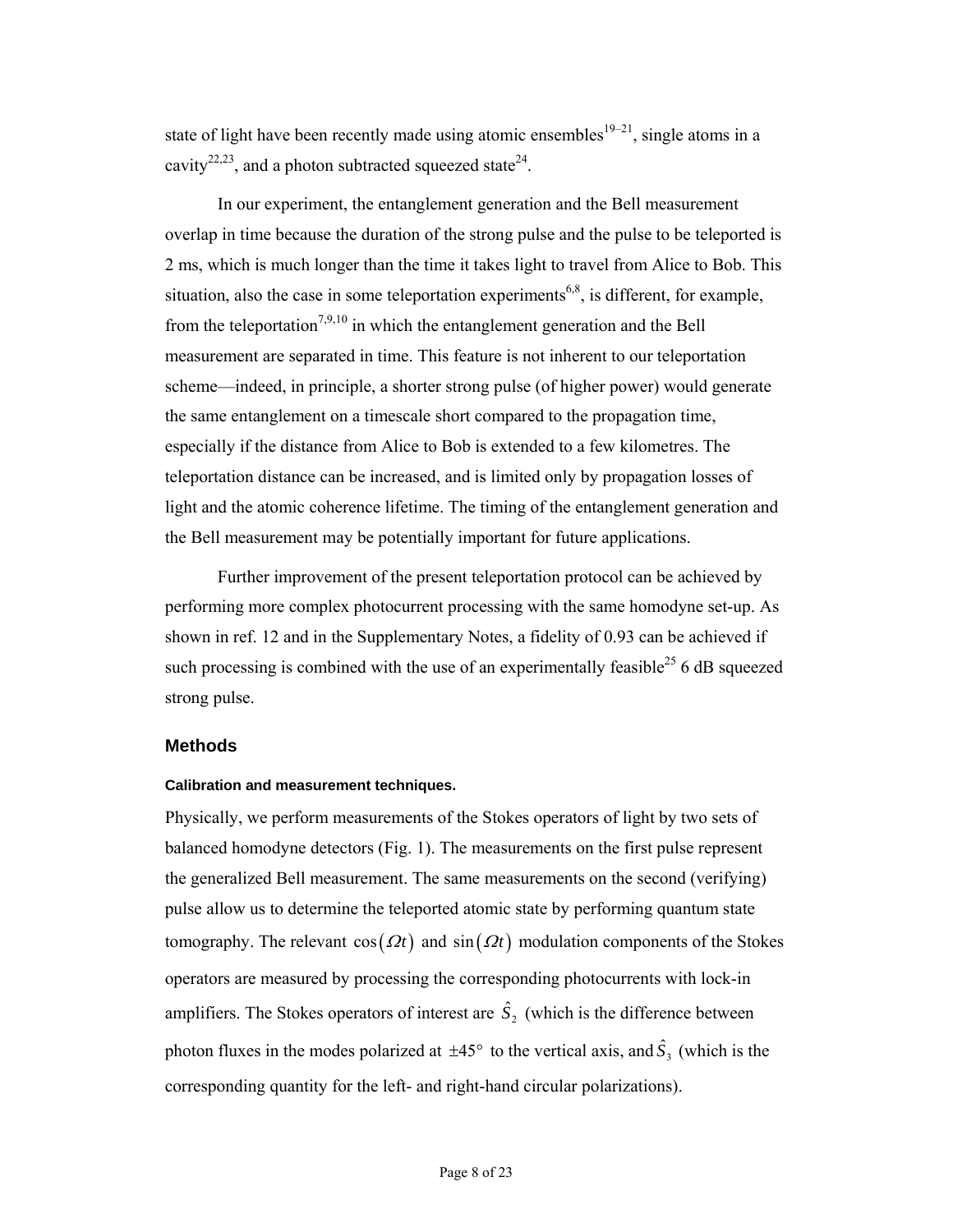Calibration of the measurement of canonical variables for light is based on measurements of the shot (vacuum) noise level. We measure the Stokes parameters for the *x*-polarization mode in a vacuum state. The linear dependence of the variance of the measured photocurrents on the optical power of the strong pulse proves that the polarization state of light is, in fact, shot (vacuum) noise limited $^{25}$ . All other measurements of  $\hat{S}_2$ ,  $\hat{S}_3$  are then normalized to this shot noise level, yielding the canonical variables as

$$
y_c = \frac{1}{\sqrt{2} \int_0^T d\tau \cos(\Omega t) S_2^{\text{vacuum}}(\tau)} \int_0^T d\tau \cos(\Omega t) S_2(\tau)
$$

and similarly for  $q_c$  (S<sub>3</sub>) and the sin ( $\Omega t$ ) components. Since our detectors have nearly unity (better than 0.97) quantum efficiency, the Stokes operators can be operationally substituted with measured photocurrents.

Next we need to calibrate the atomic coherent (projection) noise level. Whereas balanced homodyne detection for light has become an established technique for determination of the vacuum state<sup>6</sup>, a comparable technique for atoms is a relatively recent invention. Here we utilize the same procedure as used in our previous experiments on the atoms-light quantum interface<sup> $14,15$ </sup>. We use the fact that the vacuum (projection) noise level for collective atomic spin states in the presence of a bias magnetic field can be determined by sending a pulse of light through two identical atomic ensembles with oppositely oriented macroscopic spin orientation. We therefore insert a second atomic cell in the beam. As described in detail in ref. 15, the transmitted light state in this experiment is given by

$$
\hat{y}_{\text{c}}^{\text{out}} = \hat{y}_{\text{c}}^{\text{in}} + \frac{\kappa}{\sqrt{2}} \Big( \hat{P}_{\text{atom1}} + \hat{P}_{\text{atom2}} \Big) = \hat{y}_{\text{c}}^{\text{in}} + \kappa \hat{P}_{\text{total}}
$$

where  $\hat{P}_{\text{total}}$  is the spin canonical variable for the entire 2-cell atomic sample. Intuitively this equation can be understood by noting that terms proportional to  $\kappa^2$  in equation (1) cancel out for propagation through two oppositely oriented ensembles. A similar equation holds for  $\hat{y}^{\text{out}}_s$  with substitution of  $\hat{X}_{total}$  for  $\hat{P}_{total}$ . The results for  $Var(\hat{y}^{\text{out}}_{cs})$  as a function of the number of atoms are shown in the figure in the Supplementary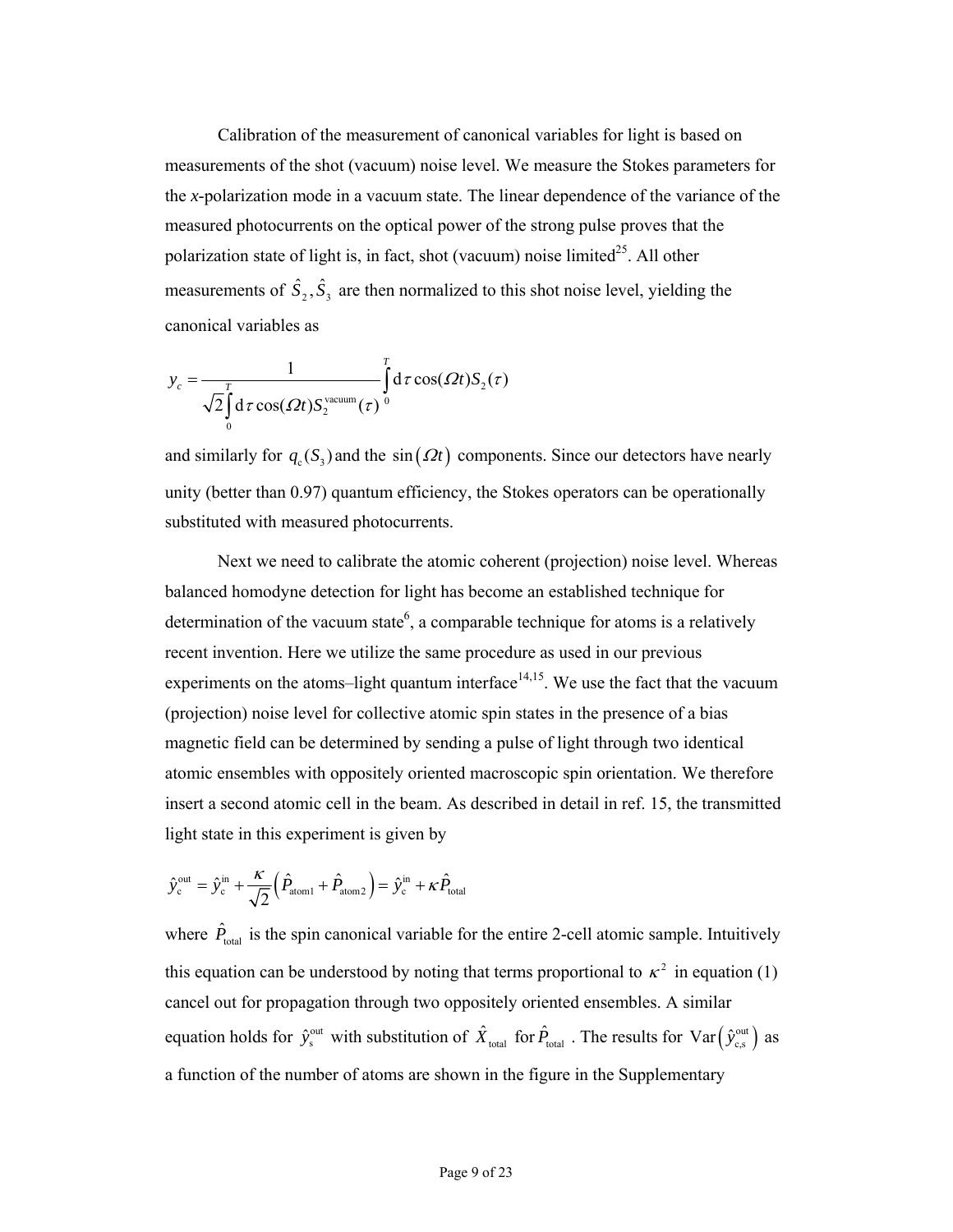Methods. The fact that the points lie on a straight line, along with the independent measurement of the degree of spin polarization above 0.99, proves $14,15,18$  that we are indeed measuring the vacuum (projection) noise of the atomic ensemble.  $\kappa^2$  for different atomic numbers is then calculated from the graph (Supplementary Methods). Its values are in good agreement with the theoretical calculation<sup>18</sup> according to  $\kappa = a_1 \sqrt{N_{\rm ph} N_{\rm at} F} \sigma F / A \Delta$ . In the experiment, we monitor the number of atoms by sending a weak off-resonant probe pulse along the direction *x* and measuring the Faraday rotation angle proportional to the collective macroscopic spin of the ensemble  $J_x = 4N_{\text{atoms}}$ . This Faraday angle is monitored throughout the teleportation experiment, so that the value of  $\kappa^2$  is known at every stage.

#### **Decoherence and losses.**

The main sources of imperfections are decoherence of the atomic state and reflection losses of light. For experimental values of the atomic decoherence and losses, the model developed in ref. 12 predicts, for example,  $F<sub>5</sub> = 0.66$ , which is still higher than the observed value owing to imperfections unaccounted for in the model but comparable to the obtained experimental results. Dissipation also affects the experimental state reconstruction procedure. The main effect of the light losses  $\varepsilon = 0.09$  is that it modifies κ into  $\kappa \sqrt{1-\varepsilon}$ . However, this modified  $\kappa$  is, in fact, exactly the parameter measured in the two-cell calibration experiment described above, so no extra correction is due because of these losses. There is also a small amount of electronic noise of detectors which can be treated as an extra vacuum contribution to the input state.

### **Standard deviation of the teleportation fidelity.**

The standard deviation of the fidelity for  $\langle n \rangle \le 20$  is calculated as follows:

$$
SD(F) = \sqrt{\delta_{PN}^2 + \delta_{SN}^2 + \delta_{el}^2 + \delta_{\beta}^2 + \delta_{SNR}^2 + \delta_{fit}^2 + \delta_{g}^2} =
$$
  
= 10<sup>-2</sup>  $\sqrt{1.0^2 + 1.65^2 + 0.1^2 + 0.3^2 + 0.2^2 + 1.2^2 + 0.8^2}$   $\approx 0.02$ 

where  $\delta_{PN} = 0.01$  is the contribution to the SD(*F*) due to the projection noise fluctuations including an error due to imperfect optical pumping,  $\delta_{\rm SN} = 0.017$  is the contribution due to the shot noise level uncertainty,  $\delta_{el} = 0.001$  is the contribution of the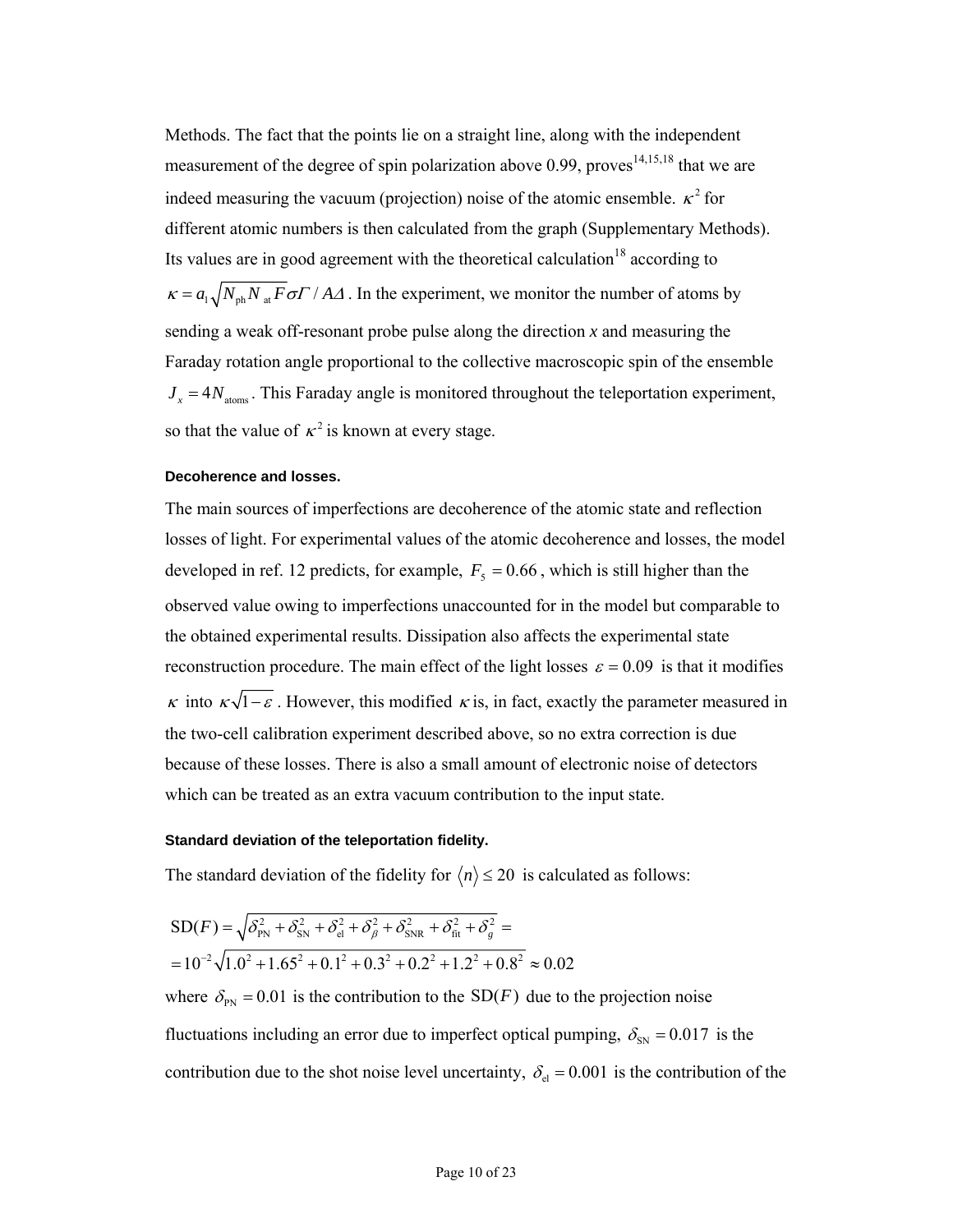electronics noise level fluctuations,  $\delta_{\beta} = 0.003$  is the uncertainty due to fluctuations in the atomic decay constant,  $\delta_{SNR} = 0.002$  is the contribution of the fluctuations in the ratio of responses of two pairs of detectors,  $\delta_{\text{fit}} = 0.012$  is the deviation due to the uncertainty of the quadratic fit of the atomic noise as a function of gain, and  $\delta_g = 0.008$ is the contribution of the gain fluctuations. For  $\langle n \rangle > 20$ ,  $\delta_{\text{fit}} = 0.016$ , giving  $SD(F) \approx 0.026 \approx 0.03$ .

Received 6 May; accepted 28 July 2006; doi:10.1038/nature05136.

- 1. Bennett, C. H. *et al.* Teleporting an unknown quantum state via dual classical and Einstein-Podolsky-Rosen channels. *Phys. Rev. Lett.* **70,** 1895–1899 (1993).
- 2. Briegel, H. J., Dur, W., Cirac, J. I. & Zoller, P. Quantum repeaters: the role of imperfect local operations in quantum communication. *Phys. Rev. Lett.* **81,** 5932–5935 (1998).
- 3. Gottesman, D. & Chuang, I. Demonstrating the viability of universal quantum computation using teleportation and single-qubit operations. *Nature* **402,** 390– 393 (1999).
- 4. Bouwmeester, D. *et al.* Experimental quantum teleportation. *Nature* **390,** 575– 579 (1997).
- 5. Boschi, D., Branca, S., De Martini, F., Hardy, L. & Popescu, S. Experimental realization of teleporting an unknown pure quantum state via dual classical and Einstein-Podolsky-Rosen channels. *Phys. Rev. Lett.* **80,** 1121–1125 (1998).
- 6. Furusawa, A. *et al.* Unconditional quantum teleportation. *Science* **282,** 706–709 (1998).
- 7. de Riedmatten, H. *et al.* Long distance quantum teleportation in a quantum relay configuration. *Phys. Rev. Lett.* **92,** 047904 (2004).
- 8. Takei, N., Yonezawa, H., Aoki, T. & Furusawa, A. High-fidelity teleportation beyond the no-cloning limit and entanglement swapping for continuous variables. *Phys. Rev. Lett.* **94,** 220502 (2005).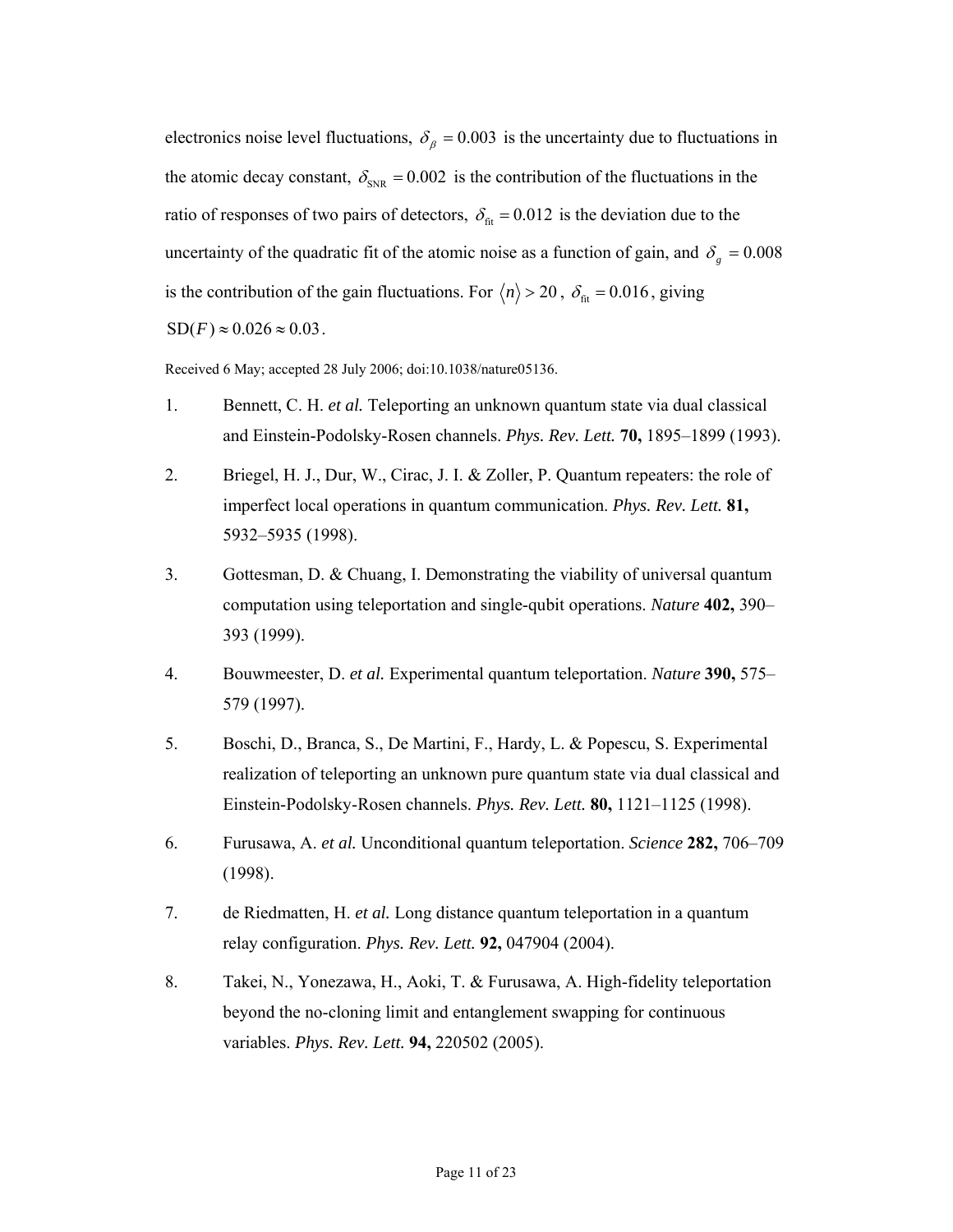- 9. Barrett, M. D. *et al.* Deterministic quantum teleportation of atomic qubits. *Nature* **429,** 737–739 (2004).
- 10. Riebe, M. *et al.* Deterministic quantum teleportation with atoms. *Nature* **429,** 734–737 (2004).
- 11. Hammerer, K., Wolf, M. M., Polzik, E. S. & Cirac, J. I. Quantum benchmark for storage and transmission of coherent states. *Phys. Rev. Lett.* **94,** 150503 (2005).
- 12. Hammerer, K., Polzik, E. S. & Cirac, J. I. Teleportation and spin squeezing utilizing multimode entanglement of light with atoms. *Phys. Rev. A* **72,** 052313 (2005).
- 13. Vaidman, L. Teleportation of quantum states. *Phys. Rev. A* **49,** 1473–1476 (1994).
- 14. Julsgaard, B., Sherson, J., Fiurášek, J., Cirac, J. I. & Polzik, E. S. Experimental demonstration of quantum memory for light. *Nature* **432,** 482–486 (2004).
- 15. Julsgaard, B., Kozhekin, A. & Polzik, E. S. Experimental long-lived entanglement of two macroscopic objects. *Nature* **413,** 400–403 (2001).
- 16. Julsgaard, B., Schori, C., Sørensen, J. L. & Polzik, E. S. Atomic spins as a storage medium for quantum fluctuations of light. *Quant. Inf. Comput.* **3**(special issue)**,** 518-534 (2003).
- 17. Julsgaaard, B., Sherson, J., Sørensen, J. L. & Polzik, E. S. Characterizing the spin state of an atomic ensemble using the magneto-optical resonance method. *J. Opt. B* 6, 1, 5–14 (2004).
- 18. Sherson, J., Julsgaaard, B. & Polzik, E. S. Deterministic atom-light quantum interface. *Adv. At. Mol. Opt. Phys.* (in the press); preprint at <http://arxiv.org/quant-ph/0601186> (2006).
- 19. Chou, C. W., Polyakov, S. V., Kuzmich, A. & Kimble, H. J. Single-photon generation from stored excitation in an atomic ensemble. *Phys. Rev. Lett.* **92,** 213601 (2004).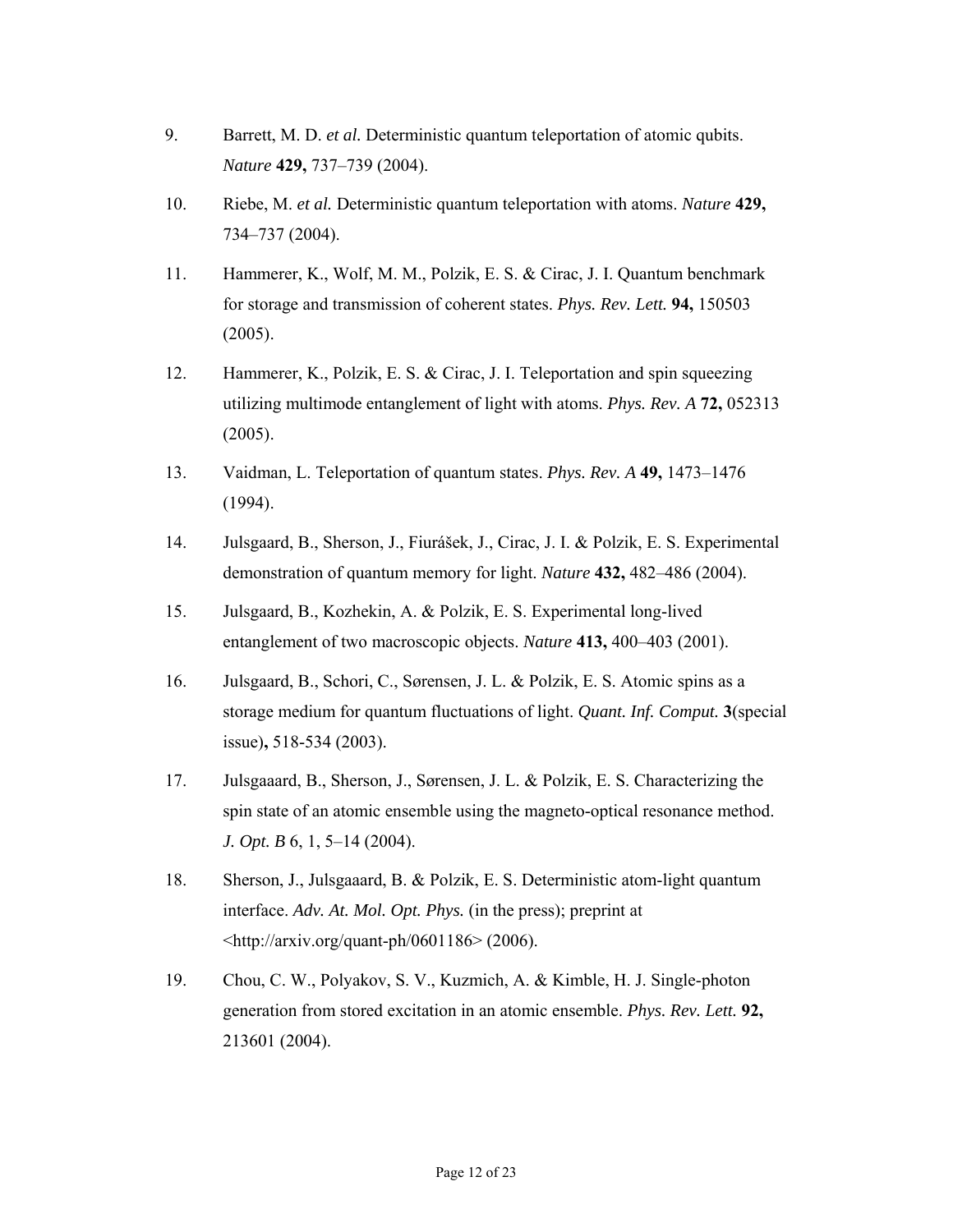- 20. Chaneliere, T. *et al.* Storage and retrieval of single photons transmitted between remote quantum memories. *Nature* **438,** 833–836 (2005).
- 21. Eisaman, M. D. *et al.* Electromagnetically induced transparency with tunable single-photon pulses. *Nature* **438,** 837–841 (2005).
- 22. Kuhn, A., Hennrich, M. & Rempe, G. Deterministic single-photon source for distributed quantum networking. *Phys. Rev. Lett.* **89,** 067901 (2002).
- 23. McKeever, J. *et al.* Deterministic generation of single photons from one atom trapped in a cavity. *Science* **303,** 1992–1994 (2004).
- 24. Neergaard-Nielsen, J. S., Melholt Nielsen, B., Hettich, C., Mølmer, K. & Polzik, E. S. Generation of a superposition of odd photon number states for quantum information networks. *Phys. Rev. Lett.* (in the press); preprint at  $\lt$ http://arxiv.org/quant-ph/0602198> (2006).
- 25. Polzik, E. S., Carri, J. & Kimble, H. J. Spectroscopy with squeezed light. *Phys. Rev. Lett.* **68,** 3020–3023 (1992).

**Acknowledgements** The experiment was performed at the Niels Bohr Institute, and was funded by the Danish National Research Foundation through the Center for Quantum Optics (QUANTOP), by EU grants COVAQIAL and QAP, and by the Carlsberg Foundation. I.C. and E.S.P. acknowledge the hospitality of the Institut de Ciències Fotòniques (ICFO) in Barcelona where ideas leading to this work were first discussed. The permanent address of K.H. is the Institut für theoretische Physik, Innsbruck, Austria.

**Author Information** Reprints and permissions information is available at www.nature.com/reprints. The authors declare no competing financial interests. Correspondence and requests for materials should be addressed to E.S.P. (polzik@nbi.dk).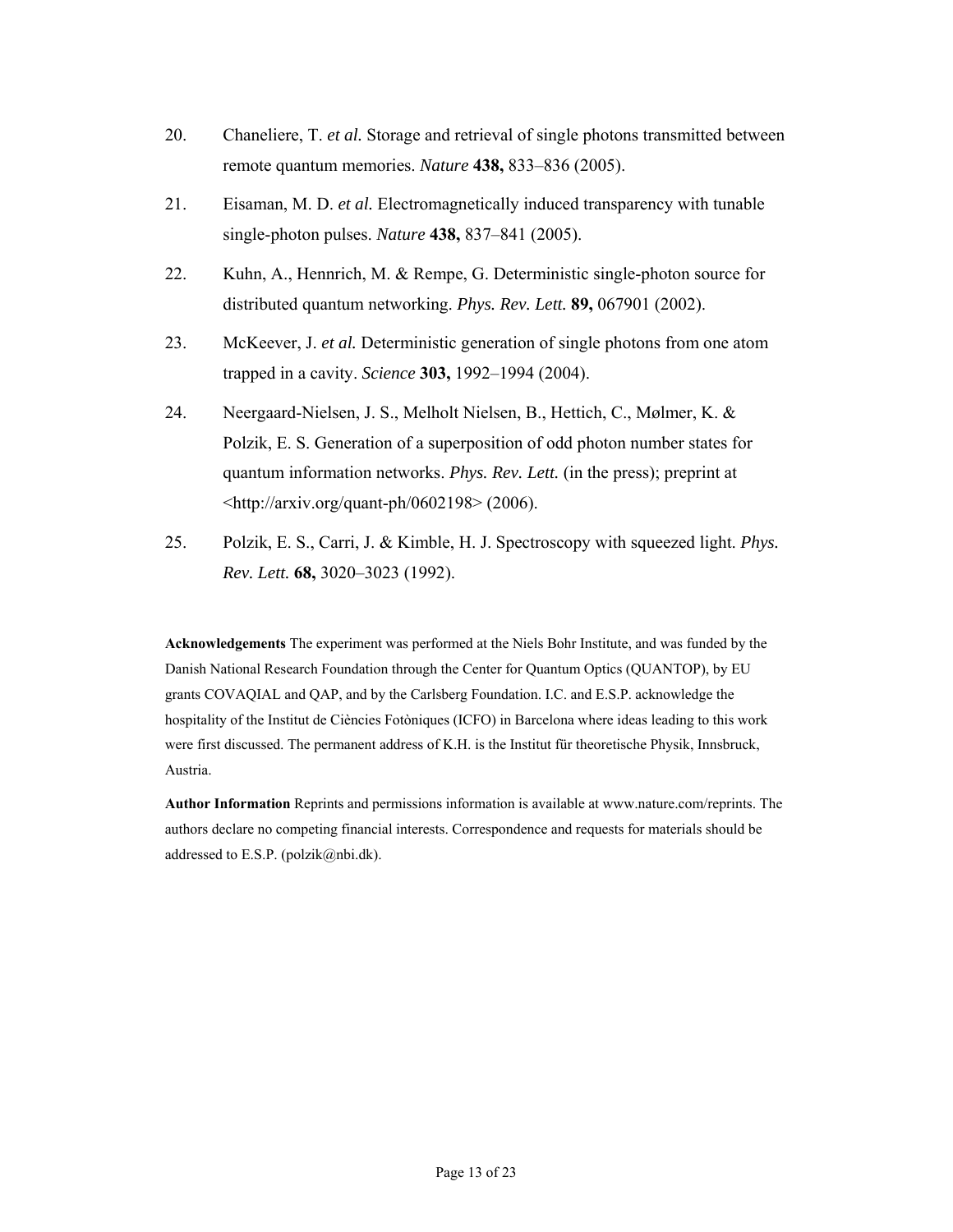

**Figure 1 Experimental set-up for teleportation of light onto an atomic ensemble.** Atoms are initially optically pumped into  $F=4$ ,  $m_F=4$  state with a 4-ms pulse. A strong *y*-polarized 2-ms 'in' pulse of light is then sent through the atomic sample at Bob's location and becomes entangled with the atoms (the pulse length is around 600 km and is not shown to scale in the figure). The pulse travels 0.5 m to Alice's location, where it is mixed on a beamsplitter (BS) with the object of teleportation—a few-photon coherent pulse of light—generated by the electro-optical modulator (EOM) synchronously with the strong pulse. In the two output ports of the BS, two polarization beamsplitters (PBS) split light onto two pairs of detectors which perform a polarization homodyne measurement (a Bell measurement). The results of these measurements are combined, processed electronically, as described in the text, and sent via a classical communication channel to Bob. There they are used to complete the teleportation onto atoms by shifting the atomic collective spin state with a pulse of a radio-frequency (RF) magnetic field of 0.2-ms duration. After a delay of 0.1 ms, a second strong pulse—the verifying pulse—is sent to read out the atomic state, in order to prove the successful teleportation. Inset, relevant atomic sublevels and light modes (not to scale). The frequency difference between a weak quantum field (black arrow) and the strong entangling field (thick red arrow) is equal to the Zeeman splitting of the ground state sublevels.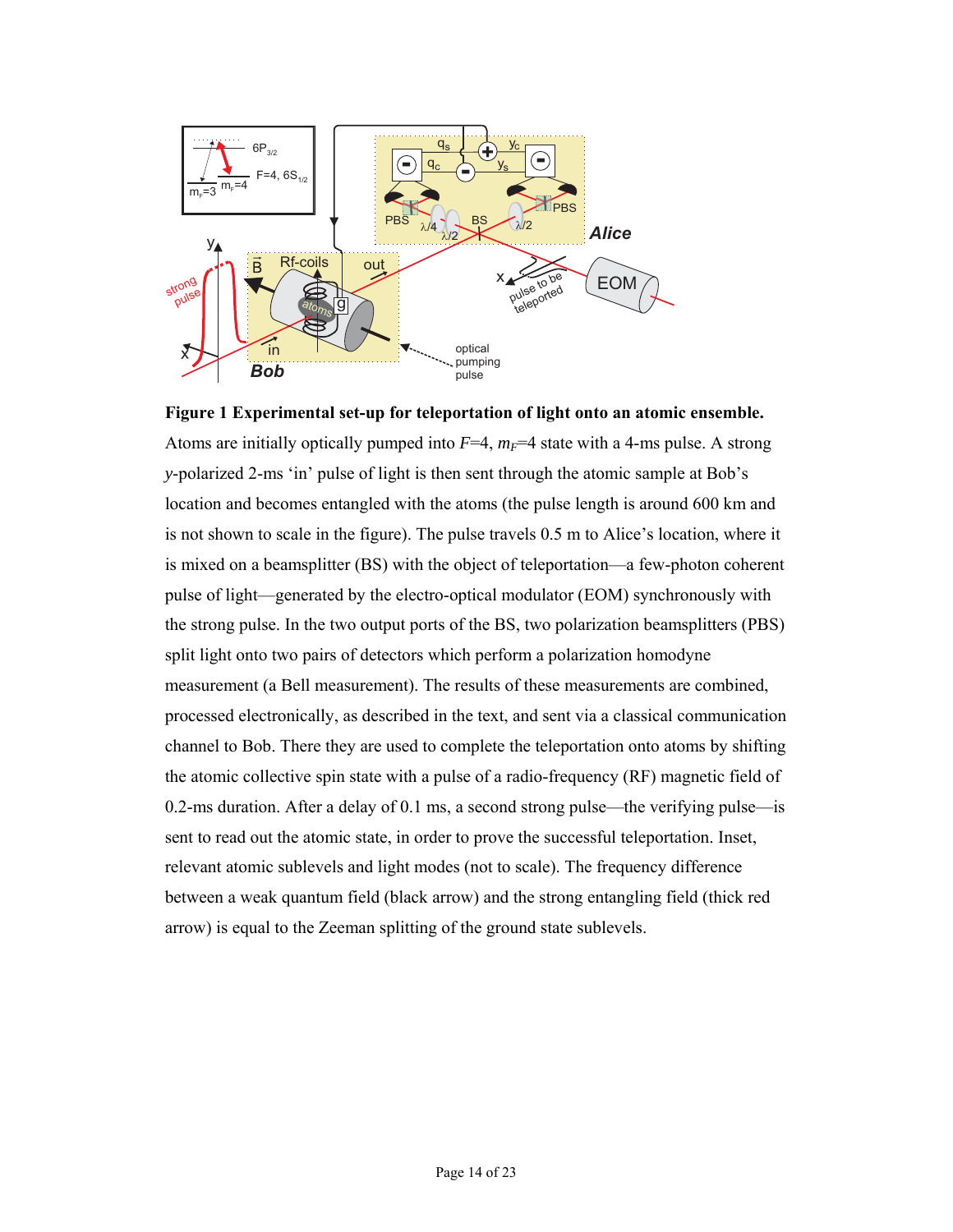

**Figure 2 Raw experimental data for a series of teleportation runs. a**, Calibration of the teleportation feedback gain. Verifying pulse canonical variable  $y_c^{ver}$  versus the input pulse canonical variable *Q* for 10,000 teleportation runs. All dimensionless canonical variables are normalized so that their variance for a vacuum state is 1/2. The coherent input state used in the plot has a mean photon number of  $\bar{n} \approx 500$ , and is slowly modulated in phase during this measurement. The straight line fit is used for calibration of the feedback gain (see comments in the text). **b**, An example of data from which the atomic state variances after the teleportation are determined. Two canonical variables of the verifying pulse,  $y_c^{ver}$  and  $y_s^{ver}$ , are plotted for an input state with  $\bar{n} = 5$  and a fixed phase. The dashed lines indicate twice the standard deviation intervals  $2\sqrt{\text{Var}(y_{es}^{\text{ver}})}$ which are used to determine the atomic state variances as discussed in the text.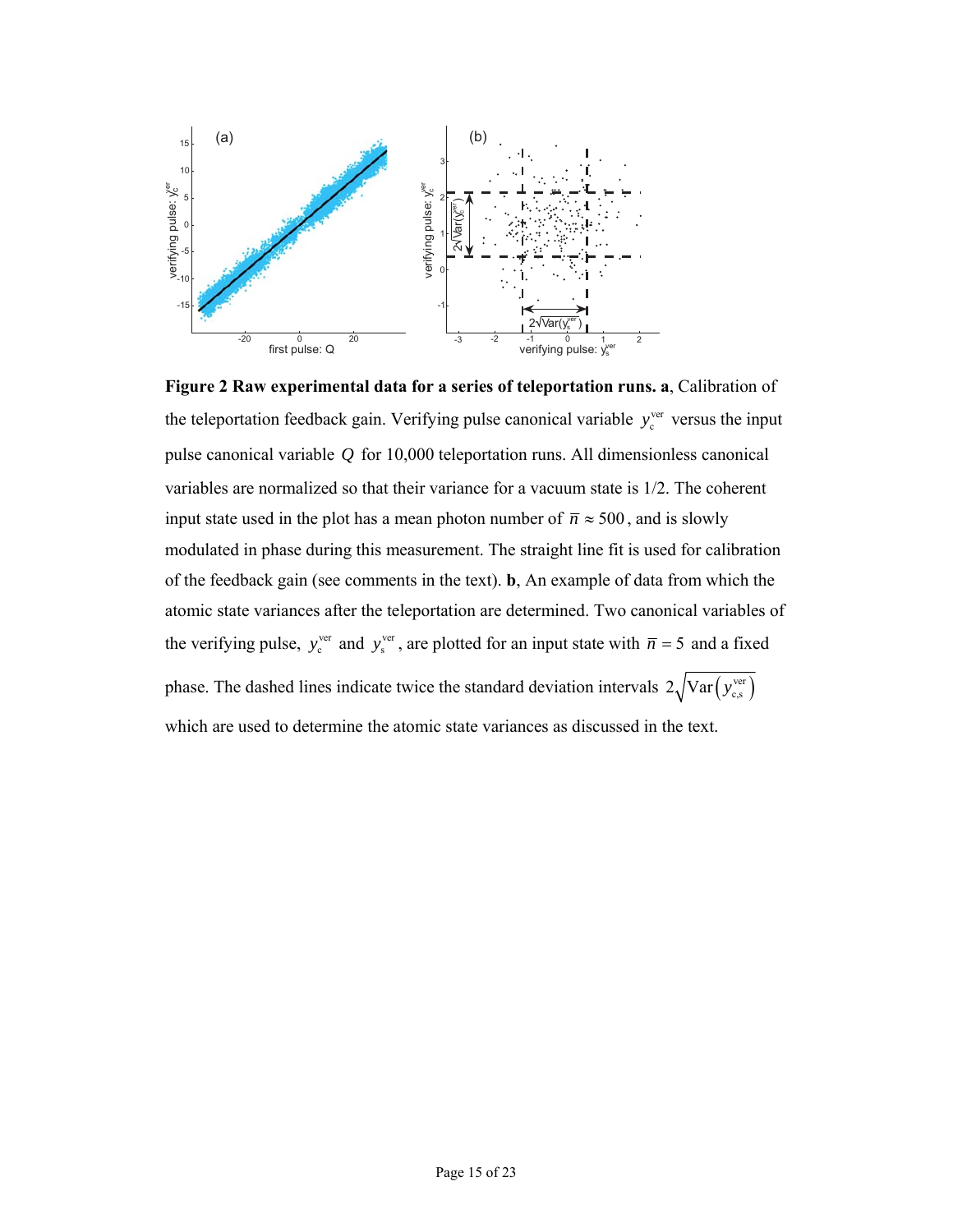



Canonical variables plotted on horizontal axes are normalized so that their variance for a vacuum state is 1/2.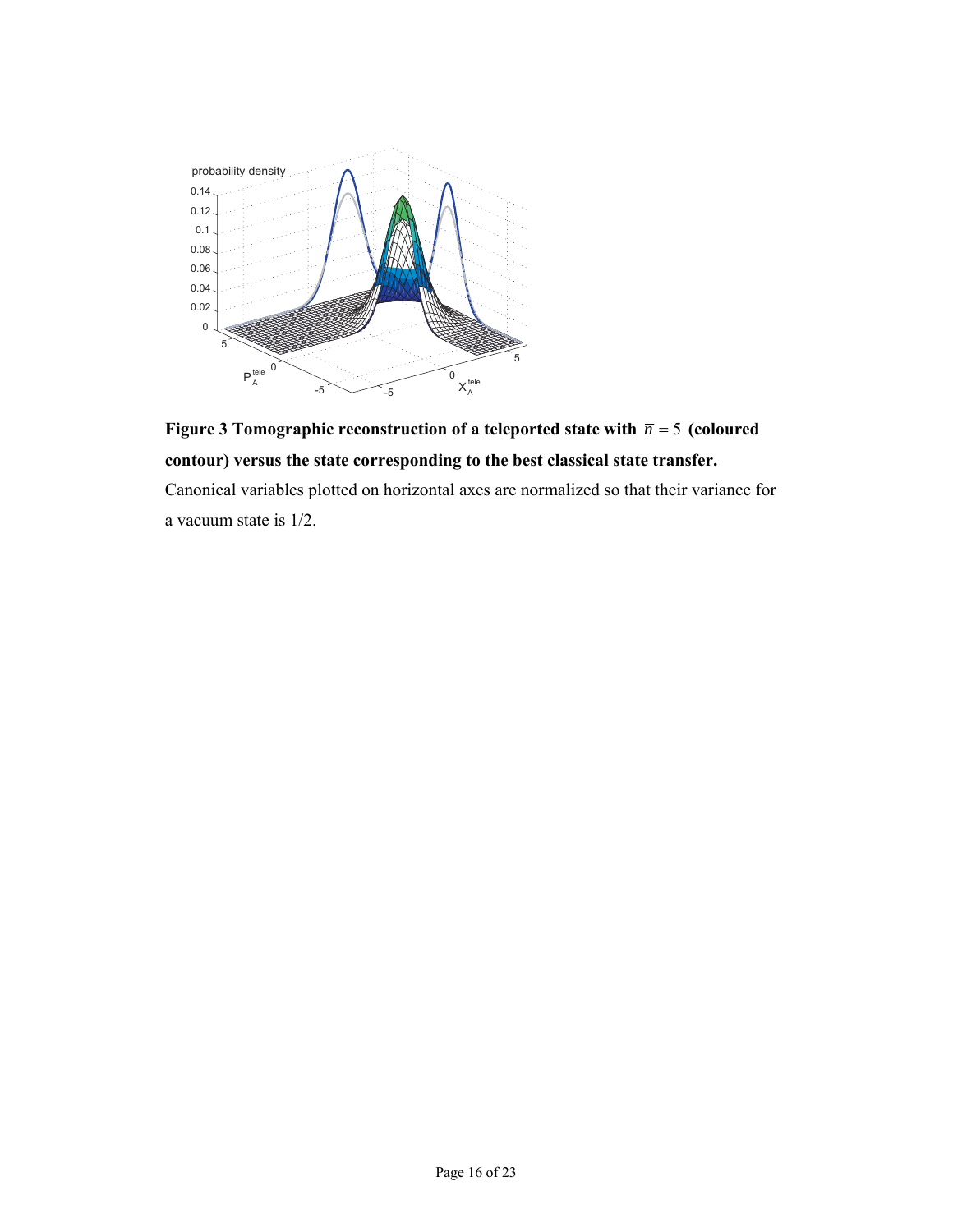## **Supplementary Methods. Atomic state variances, optimization of classical gains, and the fidelity calculation**

Fidelity is calculated for a Gaussian distribution of coherent states centered at zero with the width  $\langle n \rangle$  because a strict classical bound is known for such distributions. We have performed the experiment described in the paper for various photon numbers  $\bar{n} = 0$ (vacuum), and  $\bar{n} = 5$ , 20, 45, 180, 500. Empirically we found that the reconstructed atomic variances could be grouped into two sets, one with  $\bar{n} \le 20$  and another with  $\overline{n}$  > 20. Within each set the variance was independent on the input state, but for the set containing higher photon numbers the value of the variance was slightly higher for technical reasons. Thus, when estimating the fidelity of the teleportation for  $\langle n \rangle \leq 20$  we use the set of measurements for low photon numbers only, whereas for higher photon numbers we have to include both sets. For each set we repeated the experiment for various values of the gain. The results for  $\langle n \rangle \le 20$  are shown in the figure:



The uncertainties stated in the fit are 95% confidence intervals. Theory predicts a quadratic dependence of the atomic variance on the gain (Ref. 12) which is consistent with the experimental data as shown above. Using the quadratic fit to the data we obtain  $\sigma_{X,P}^2(g_{X,P})$  which can be inserted into the expression for the fidelity corresponding to a Gaussian distribution of coherent states with the width  $\langle n \rangle$ :

$$
F = \frac{2}{\sqrt{(2\langle n\rangle(1-g_X)^2 + 1 + 2\sigma_X^2(g_X))(2\langle n\rangle(1-g_P)^2 + 1 + 2\sigma_P^2(g_P))}}.
$$

It is of course crucial that the variances are independent of  $\langle n \rangle$ . The fidelity is now a function of  $\langle n \rangle$ ,  $g_X$ , and  $g_P$  only, which can easily be optimized with respect to  $g_X$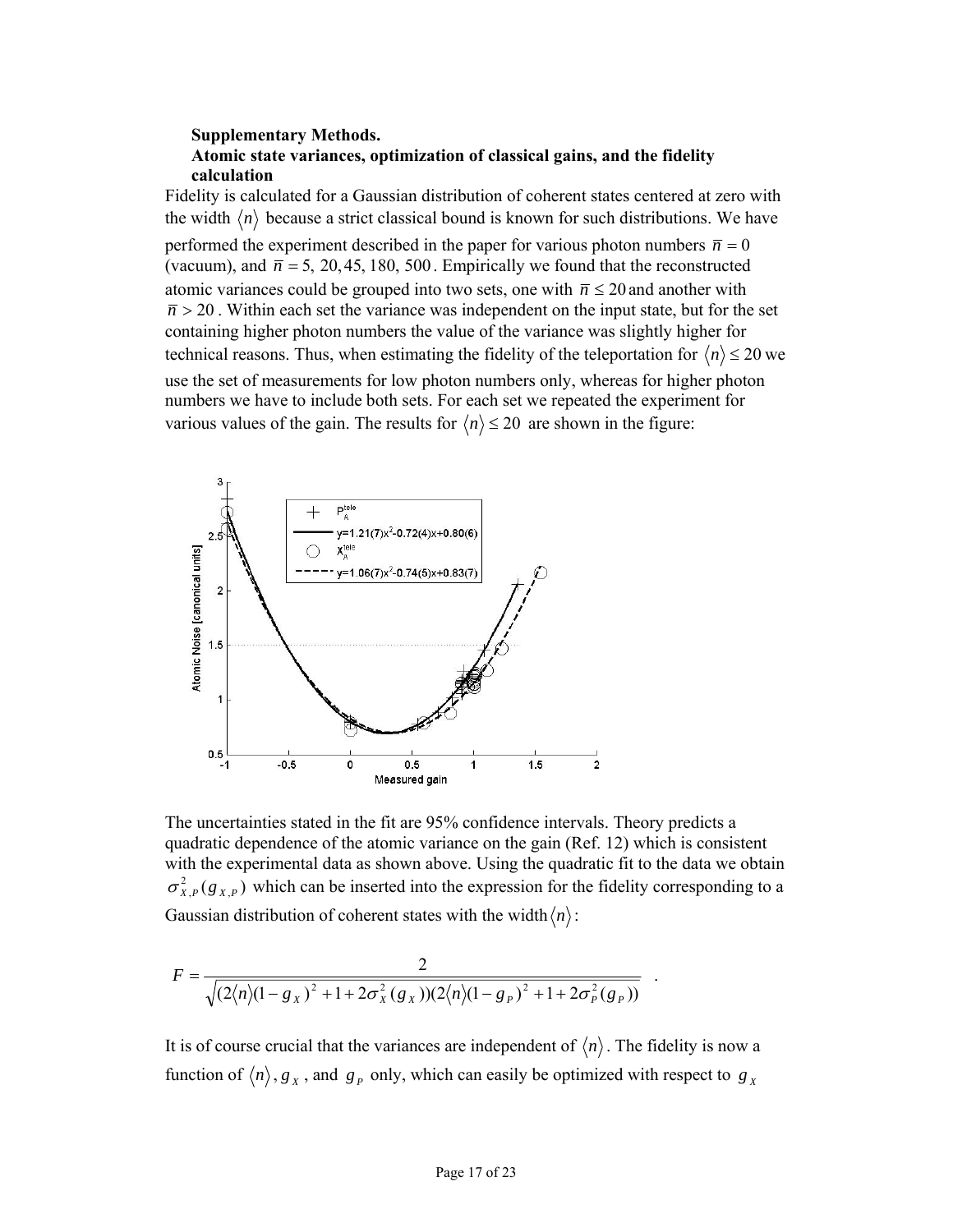and  $g<sub>P</sub>$  yielding the optimized experimental fidelity vs. the width of the input state distribution  $\langle n \rangle$ . In the figure below we show the result of this optimization (full-drawn) together with the classical boundary (dashed):



As can be seen the experimental fidelity is higher than the classical for  $\langle n \rangle \ge 2$ . Below we also show the optimal gain for each  $\langle n \rangle$ :



As can be seen from the graph, the optimal gain approaches unity for high photon numbers but is significantly lower than unity for low photon numbers. The reason is that for low photon numbers a more prominent role is played by the vacuum contribution (which is perfectly transferred for zero gain and  $\kappa = 0$ ).

For  $\bar{n} > 20$  the atomic variance is larger so for the calculation of the fidelity for  $n$  > 20 we conservatively choose to calculate  $\sigma_{X,P}^2(g_{X,P})$  from all the data: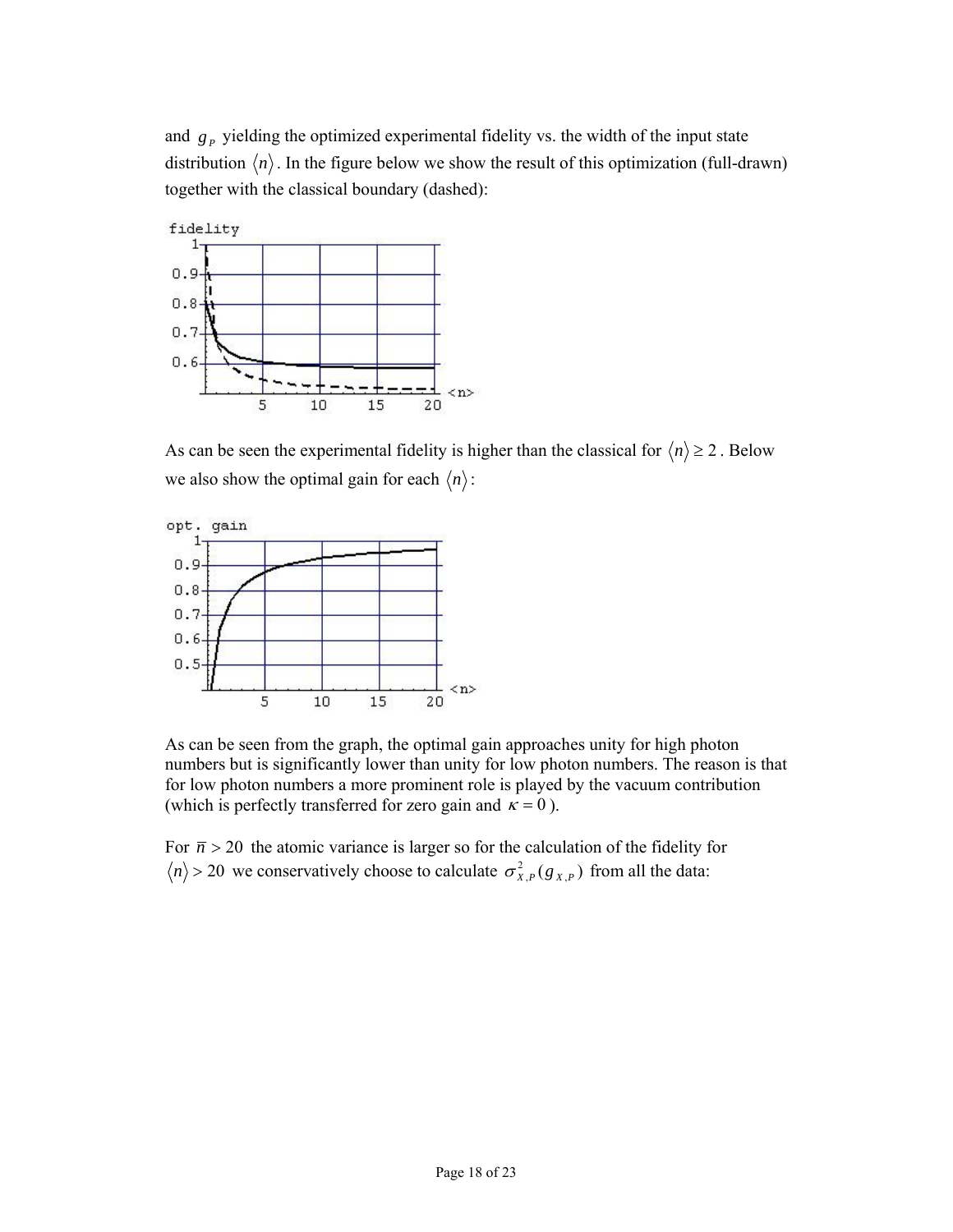

We note that the reconstructed variances are higher and the scattering of points is somewhat larger. In the same way as above the fidelity can be optimized for different photon numbers.



As can be seen the experimental fidelity quickly saturates around 55.5%. Below we show that the optimal gain also approaches unity rather fast.

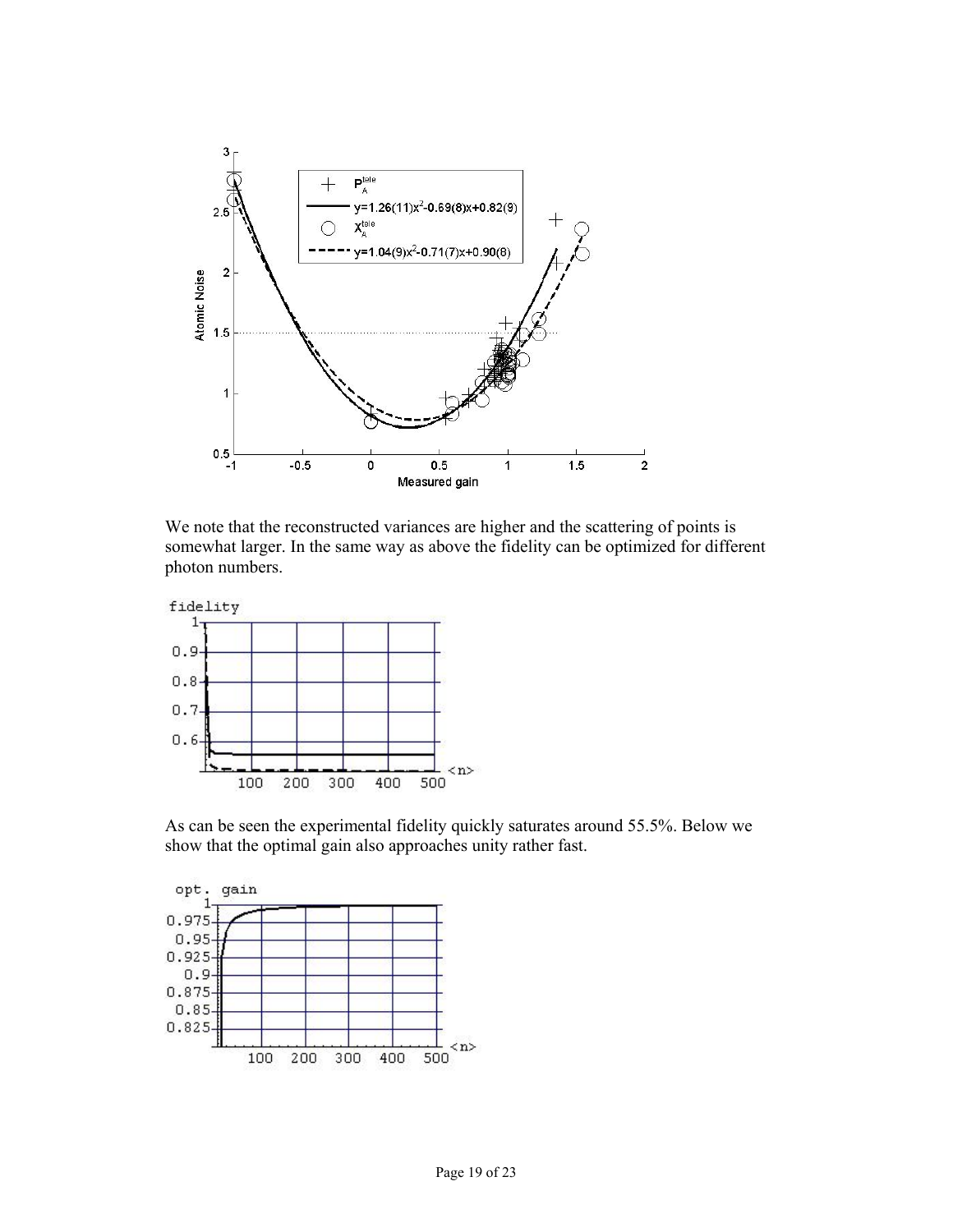#### **Projection noise measurement and determination of the coupling constant κ.**

The projection noise (coherent spin state noise) and the coupling constant κ are determined in a two cell experiment, as in Ref. 14,15,18. The projection noise is, as described in the paper, the last term in the expression for the state of the transmitted light  $\hat{y}_c^{out} = \hat{y}_c^{in} + \frac{\kappa}{\sqrt{2}} (\hat{P}_{atom1} + \hat{P}_{atom2}) = \hat{y}_c^{in} + \kappa \hat{P}_{total}$  in a two cell experiment. The projection noise value and the coupling constant  $\kappa$  can be found  $\int \frac{1}{c} \cos \kappa^2 = 2 \left( \frac{Var}{\hat{y}_c^{\omega}} \right) - \frac{Var}{\hat{y}_c^{\omega}} \right) = 2 \frac{Var}{\hat{y}_c^{\omega}} - 1$ , where we took into account that  $Var\{\hat{y}_c^m\} = Var\{\hat{P}_{total}\} = \frac{1}{2}$ . Operationally  $Var\{\hat{y}_c^m\}$  is the variance of the transmitted probe light normalized to the variance of the shot noise of the probe minus unity. Measuring the noise of the transmitted probe  $Var\{\hat{y}_c^{out}\}$  as a function of the number of atoms (more precisely as a function of a Faraday rotation angle of an auxiliary probe proportional to the number of atoms) we can thus find  $\kappa^2$  for a given number of atoms. The results of such measurements are shown in the Figure.



Several experimental runs taken over a time period of a few weeks are collected in the figure to show a good reproducibility of the projection noise level. The fact that the points lie on a straight line is in agreement with our theory since for the projection noise (coherent spin state noise)  $Var\{\hat{P}_{total}\} = \frac{1}{2}$  and  $\langle K^2 \rangle = 2 \left( \frac{Var}{\hat{v}_c^{\omega}} \right) - \frac{Var}{\hat{v}_c^{\omega}} \left( \frac{\hat{v}_c^{\omega}}{\hat{v}_c^{\omega}} \right) \propto N_{\text{Atoms}}$ 

The value of  $\kappa^2$  for a given value of the Faraday angle needed for the atomic state reconstruction can be directly read from the figure. The dashed-dotted and dotted lines are the fits used to determine the standard deviation of the projection noise slope.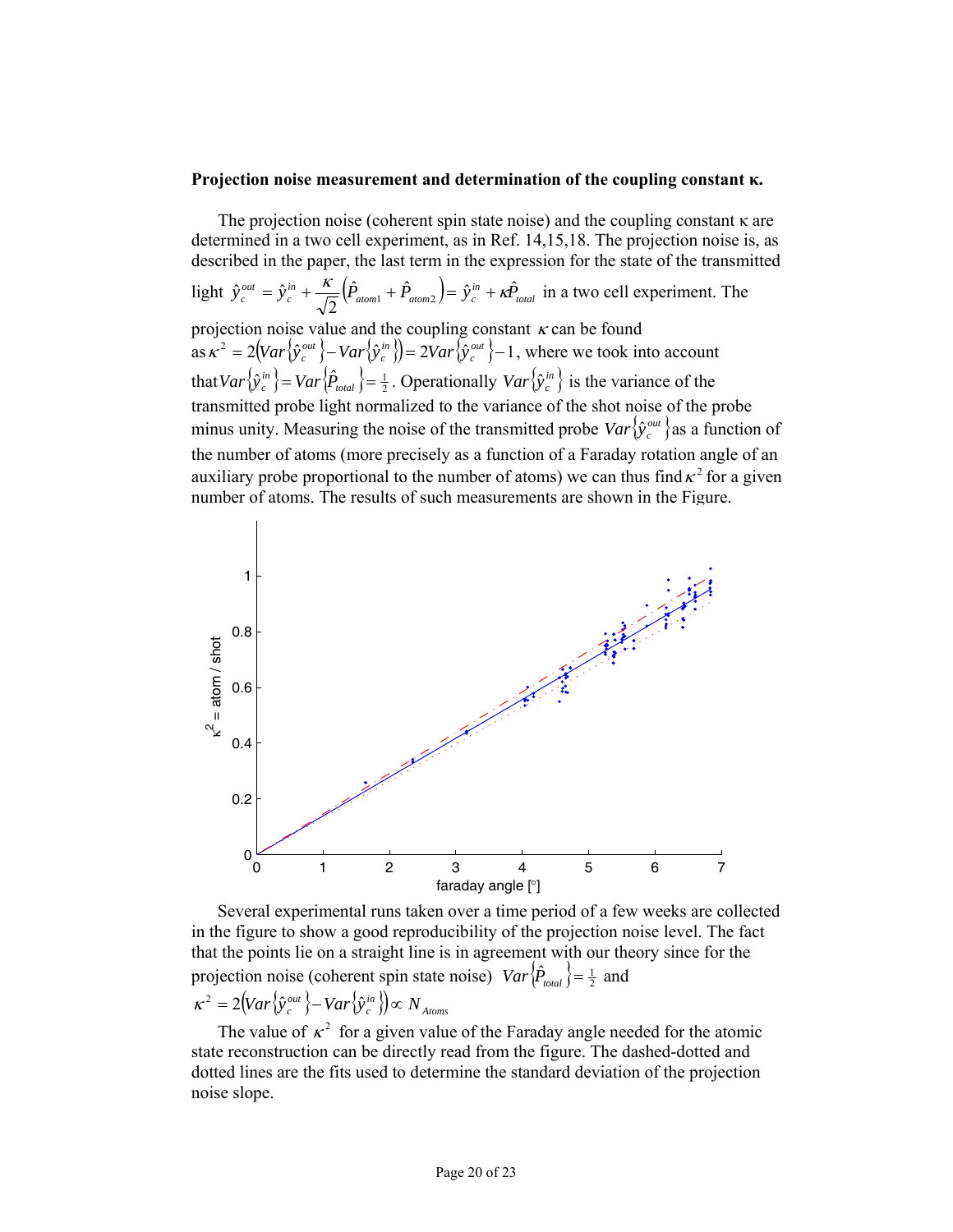#### **Atomic decoherence**

The rate of atomic decoherence in a paraffin coated glass cell in the absence of interaction with light is very low<sup>15,17,18</sup> corresponding to the coherence lifetime of 40*m*sec . However, the verifying pulse causes a much faster decoherence of the atomic state via the process of light-induced collisions $14,18$ . This leads to the reduction in the mean spin values  $J_{y,z}$  according to  $e^{-\beta t}$ . We must adjust the gain calibration to take this small but still important effect into account. The decay constant  $\beta = 0.09$  msec<sup>-1</sup> of the mean atomic spin orientation in the presence of the probe light is measured in a separate experimental run. As a result of this decay the verifying pulse measures reduced mean values  $\bar{y}_c = \frac{1}{2} g \kappa e^{-\beta \tau} \overline{Q}, \bar{y}_s = \frac{1}{2} g \kappa e^{-\beta \tau} \overline{Y}$  as compared to the teleported mean values, where  $\tau = Im \sec$  is the time interval from the beginning of the verifying pulse to its center yielding  $e^{-\beta \tau} = 0.91$ . Thus the unity gain *g* is determined from the condition that the slope in Fig.2a is

$$
\frac{\overline{y}_c}{\overline{Q}} = \frac{1}{2} g \kappa e^{-\beta \tau} = \frac{1}{2} \cdot 1 \cdot 0.93 \cdot 0.91 = 0.42.
$$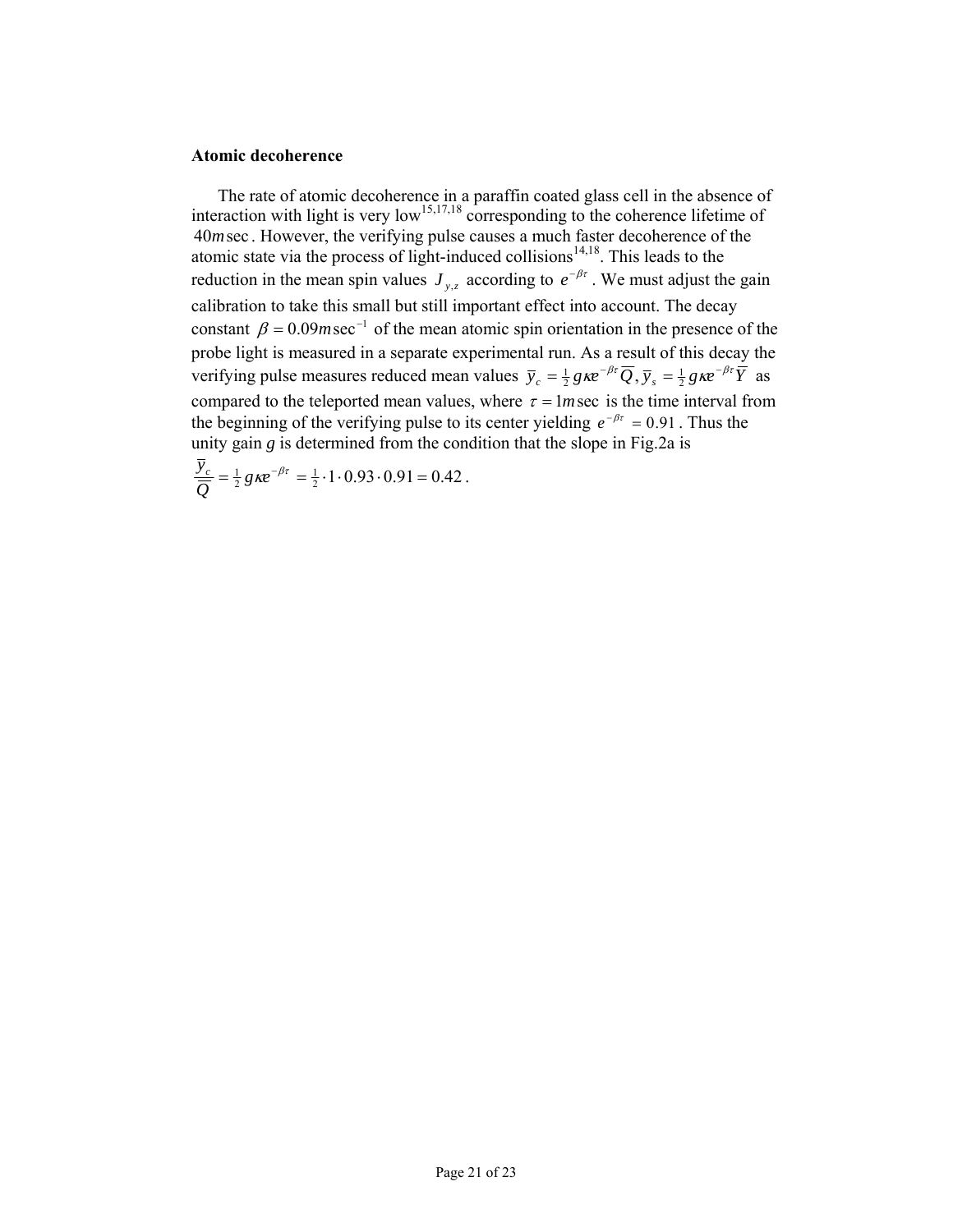# **Supplementary Notes**

# **Calculation of the fidelity for a qubit teleportation and a protocol with improved fidelity**

In this section we show (i) how one can relate the teleportation fidelity of coherent states to that of qubits and (ii) how a fidelity approaching unity can be achieved in a more sophisticated teleportation protocol.

(i) Let us call  $E$  the (completely positive) map that transforms the state to be teleported to the teleported one. We assume that we know the action of *E* on coherent states, i.e.,  $E(|\alpha\rangle\langle\alpha|)$ . The goal is to determine the qubit fidelity,  $F_{\alpha}$ , of this map. This is given by

$$
F_q = \int d\Omega \, \langle \Psi(\Omega) | E(|\Psi(\Omega) \rangle \langle \Psi(\Omega) |) | \Psi(\Omega) \rangle
$$

where  $|\Psi(\Omega)\rangle = \cos(\theta/2) |0\rangle + e^{i\varphi} \sin(\theta/2) |1\rangle$  and the integration is over the  $4\pi$  solid angle. This expression can be easily determined in terms of

$$
\langle a | E(|n\rangle\langle m|) | b \rangle = \frac{1}{\sqrt{n!m!}} \partial_{\alpha}^{n} \partial_{\alpha^{*}}^{m} \left[ e^{|\alpha|^{2}} \langle a | E(|\alpha\rangle\langle\alpha|) | b \rangle \right] |_{\alpha=0}
$$

with  $n,m,a,b=0,1$ . Note that, in practice, one can also determine these quantities in terms of other measurable quantities. In the present experiment, one can characterize *E* as

$$
E(|\alpha\rangle\langle\alpha|) = \frac{1}{2\pi s^2} \int d^2\beta e^{-|\beta - s\alpha|^2/(2s^2)} |\beta\rangle\langle\beta|
$$

where  $s^2 = 4\sigma^2 - 1$  is related to the atomic variance,  $\sigma^2 = Var(X_A^{tele}) = Var(P_A^{tele})$  and *g* is the gain (whose values are restricted given the complete positiveness of *E*). For this map we obtain

$$
F_q = \frac{6 + 16s^2 + 24s^4 + 4(g - 1)(1 - 2s^2) + (g - 1)^2(1 - 6s^2)}{6(1 + 2s^2)^3}
$$

This shows that, in principle, one can obtain arbitrarily high fidelities for  $g = 1$  and small variances. For a particular teleportation protocol used in this paper, the value of  $\sigma^2$  follows from the expressions for  $X_A^{tele}$ ,  $P_A^{tele}$  (see text) and one obtains a theoretical limit on the fidelity of 0.74 for  $\kappa = 1$ , in the absence of losses and decoherence. Including10% of light losses and atomic decay as in Ref. 12 of the paper, the theoretical prediction is still 0.72 for the same value of  $\kappa$ .

(ii) A fidelity approaching unity can be achieved, in principle, by using squeezed light in the entangling pulse and measuring a number of higher order scattering modes in addition to the zero-th order cosine and sine modes. As explained in Ref .12 of the paper, the input-ouput relations describing the state of atoms and light after the interaction can be appended by similar relations for higher order modes  $\left[y_{\alpha,n}, q_{\beta,m}\right] = i\delta_{\alpha\beta}\delta_{nm}$  where  $\alpha, \beta = c, s$  and  $n, m = 1, 2, \dots$ . Note that for the noise operators  $v_{\alpha}$  in Eq. (1) we have  $v_{\alpha} = q_{\alpha,1}$ . The envelopes of these modes are, apart from the (co)sine factor, given by the *n*th-order Legendre Polynomials (see Ref. 12 of the paper). Note that they can be measured by simply multiplying the photocurrents recorded in the polarization homodyne measurements of the present setup by suitable slowly varying time envelopes. In the light-atom interaction, these modes are